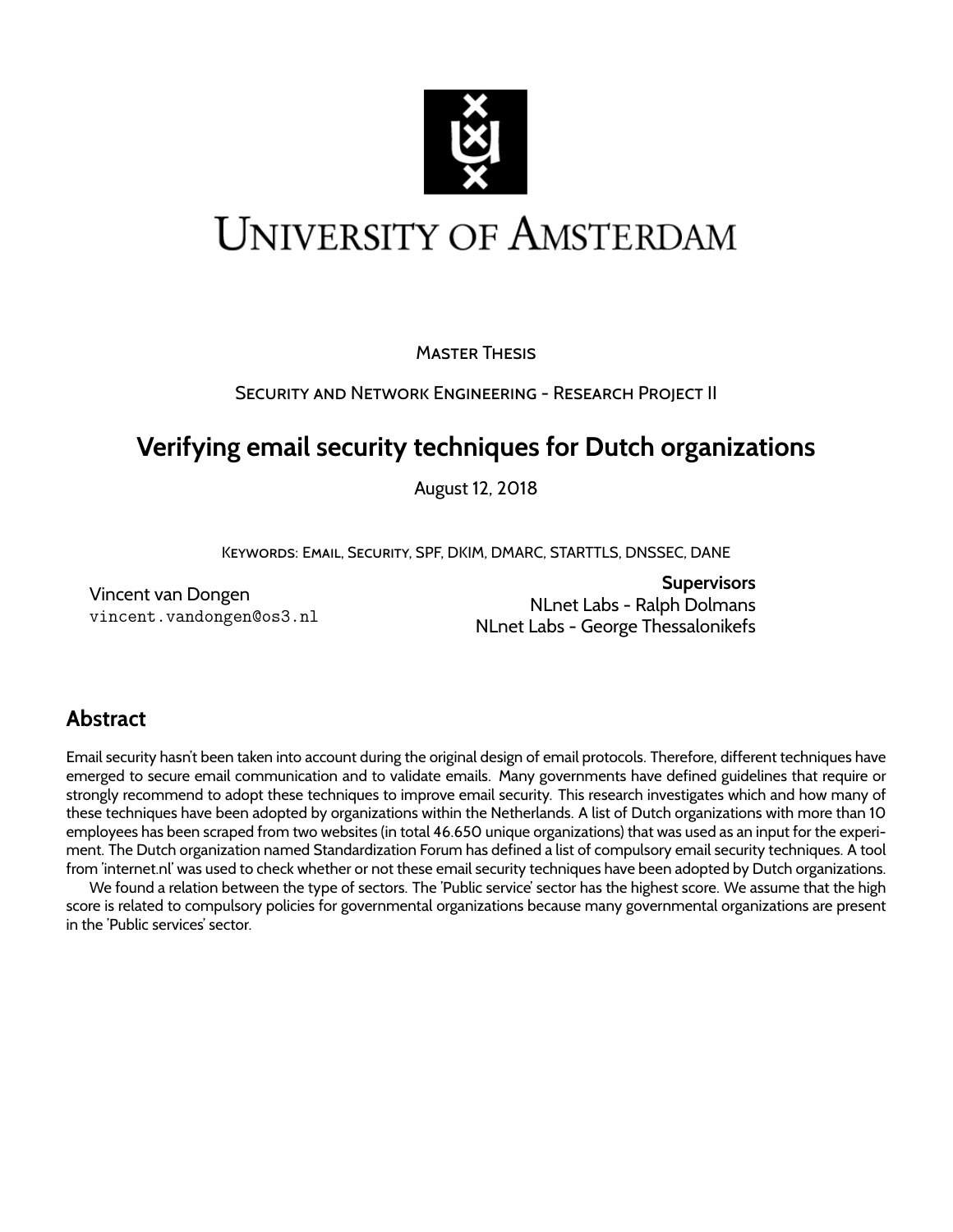# **Contents**

| 1           |                             | Introduction                                                                                                                                                                                                                  | 2                |  |  |  |  |
|-------------|-----------------------------|-------------------------------------------------------------------------------------------------------------------------------------------------------------------------------------------------------------------------------|------------------|--|--|--|--|
|             | 1.1                         |                                                                                                                                                                                                                               | $\overline{2}$   |  |  |  |  |
|             | 1.2                         |                                                                                                                                                                                                                               | $\overline{2}$   |  |  |  |  |
|             | 1.3                         |                                                                                                                                                                                                                               | $\overline{2}$   |  |  |  |  |
|             | 1.4                         |                                                                                                                                                                                                                               | $\overline{2}$   |  |  |  |  |
| $\mathbf 2$ |                             | <b>Background information</b>                                                                                                                                                                                                 | 3                |  |  |  |  |
|             | 2.1                         | Theoretical background the state of the state of the state of the state of the state of the state of the state of the state of the state of the state of the state of the state of the state of the state of the state of the | $\overline{3}$   |  |  |  |  |
|             | 2.2                         |                                                                                                                                                                                                                               | $\overline{3}$   |  |  |  |  |
|             |                             | 2.2.1                                                                                                                                                                                                                         | $\overline{4}$   |  |  |  |  |
|             |                             | 2.2.2                                                                                                                                                                                                                         | $5\overline{5}$  |  |  |  |  |
|             |                             | Domain-based Message Authentication, Reporting and Conformance (DMARC).<br>2.2.3                                                                                                                                              | $\boldsymbol{6}$ |  |  |  |  |
|             |                             | Domain Name System Security Extensions (DNSSEC) Alternative Alternative Alternative Alternative Alternative A<br>2.2.4                                                                                                        | $\overline{7}$   |  |  |  |  |
|             |                             | 2.2.5                                                                                                                                                                                                                         | 8                |  |  |  |  |
|             |                             | DNS-based Authentication of Named Entities (DANE)<br>2.2.6                                                                                                                                                                    | 9                |  |  |  |  |
|             |                             | 3 Experiment                                                                                                                                                                                                                  |                  |  |  |  |  |
|             | 3.1                         |                                                                                                                                                                                                                               | 10               |  |  |  |  |
|             | 3.2                         |                                                                                                                                                                                                                               | 11               |  |  |  |  |
|             | 3.3                         |                                                                                                                                                                                                                               | 12               |  |  |  |  |
|             | 3.4                         | Experimental setup (also assessment as a set of the contract of the contract of the contract of the contract of                                                                                                               | 13               |  |  |  |  |
|             | 3.5                         |                                                                                                                                                                                                                               | 13               |  |  |  |  |
|             | 4 Results                   |                                                                                                                                                                                                                               |                  |  |  |  |  |
|             | 4.1                         |                                                                                                                                                                                                                               | 19               |  |  |  |  |
|             | 5 Discussion and Conclusion |                                                                                                                                                                                                                               |                  |  |  |  |  |
|             | 5.1                         |                                                                                                                                                                                                                               | 20               |  |  |  |  |
|             | 52                          |                                                                                                                                                                                                                               | 20               |  |  |  |  |
|             | 5.3                         |                                                                                                                                                                                                                               | 20               |  |  |  |  |
|             |                             | 6 Appendix                                                                                                                                                                                                                    | 22               |  |  |  |  |

### **Acknowledgement**

*I would like to thanks Ralph Dolmans and George Thessalonikefs from NLnet Labs for supervising this research project.*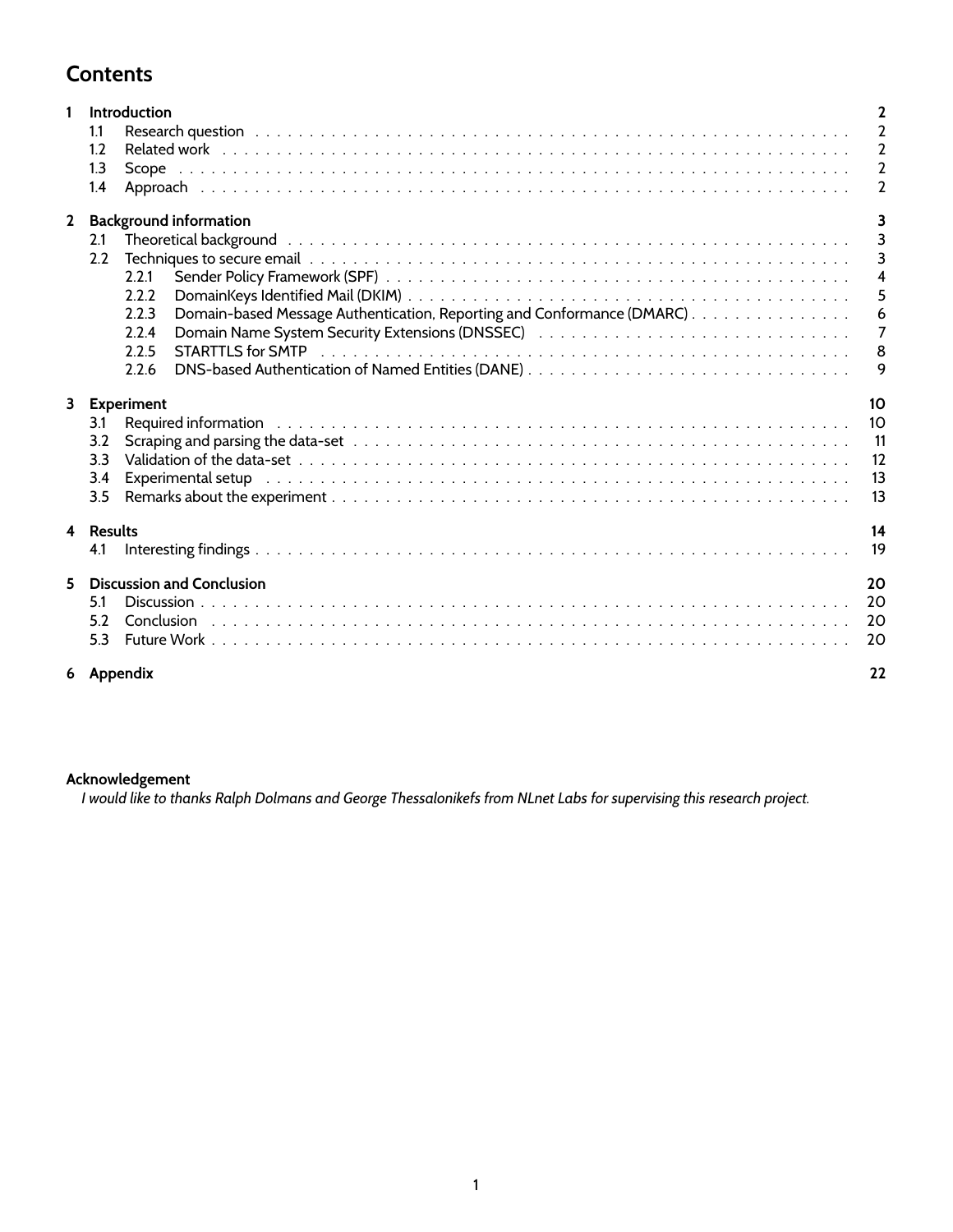# **1 Introduction**

Email has become an important tool for organizations to communicate and exchange (sensitive) information. Email security hasn't been taken into account during the original design of email protocols. Therefore, different techniques have emerged to secure email communication and to validate emails. Many governments have defined guidelines that require or strongly recommend to adopt these techniques to improve email security [15] [28] [32]. Some studies have shown that not every organization or mail provider has adopted these techniques [18]. This research investigates which and how many of these techniques have been adopted by organizations within the Netherlands.

For this research, a list of Dutch organizations was created that was used to verify whether or not email security techniques have been adopted by Dutch organizations. Additional information about the organization such as the number of employees and the location was also added to the list. This list was created by scraping and parsing information about the organization from the internet. The website 'internet.nl' has built a tool that already verifies many email security techniques for a given domain [20]. This tool was used during the experiment and the created list of Dutch organizations was used as input for this tool. The results from the experiment were analyzed to determine how many email security techniques have been adopted by organizations within the Netherlands.

### **1.1 Research question**

The main research question that was defined for this project is as follows: *How many email security techniques have been adopted by organizations within the Netherlands?*

The following sub-questions have been defined to answer the research question:

- 1. Which techniques do exist to secure email?
- 2. What is the most feasible way to create a data-set of Dutch organizations that also contains the number of employees and the type of sector per organization?

The following sub-questions will be answered based on the results:

- 3. Is there a distinction between the different sectors regarding the adoption of email security techniques?
- 4. Is there a distinction between the size of an organization regarding the adoption of email security techniques?
- 5. Is there a geographical distinction between organizations regarding the adoption of email security techniques?

### **1.2 Related work**

Previous research has been done on verifying SPF, DKIM and DMARC records [19] [6] [10]. The results from the reports show that not every mail provider has adopted SPF, DKIM and DMARC. Furthermore, most of the conducted research is more than 5 years old.The research didn't specify which type of organizations were verified. In 2015, the Dutch Internet Standards Platform launched a tool on the website (internet.nl) to check if an email server is compliant [20]. This tool was used during the experiment.

# **1.3 Scope**

For this research, only Dutch organization will be verified [3]. The website 'internet.nl' already checks for email security. Therefore, a new tool does not need to be built.

# **1.4 Approach**

This research is divided into different parts. The first part of this report discusses how email works, which techniques exist to secure email and how you can verify whether or not these techniques have been adopted. Next, a data-set of Dutch organizations has to be created. This part also discusses what type of data should be present in the data-set to answer the research questions. Next, an experiment is conducted that uses the data-set as input for the tool. Finally, the results that were generated during the experiment are discussed and the research questions are answered.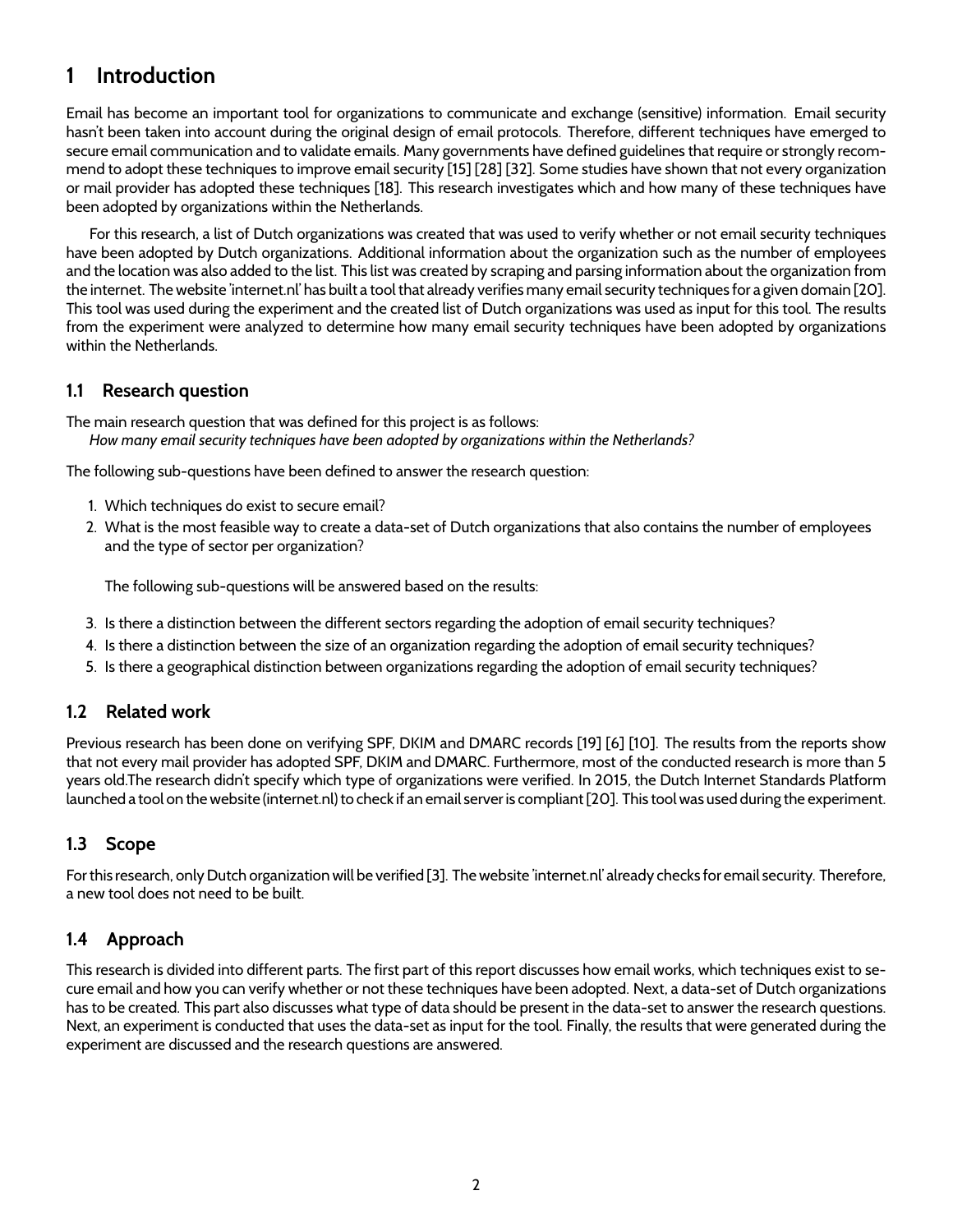# **2 Background information**

This chapter briefly discusses how email works, which techniques exist to secure email and which of these techniques will be verified for this research.

# **2.1 Theoretical background**

A number of components are used to create, send and transfer emails. A program which allows someone to send and receive e-mails is known as a Mail User Agent or MUA. A MUA is a software component (or web interface) that allows an end user to compose and send messages to one or more recipients. Examples of MUAs are Mozilla Thunderbird and Microsoft Outlook. When a MUA sends a message, it uses a Mail Submission Agent (MSA). The MSA receives the email messages from a MUA and cooperates with a mail transfer agent (MTA) for delivery of the mail. The MTA then checks the message to determine the recipient and queries the Domain Name System (DNS) servers to find out which other MTA is responsible for handling e-mail for the recipient. It then sends the message to that MTA. An email message may pass through multiple MTAs before reaching the final destination. Eventually, the MTA will pass the message to a Mail Delivery Agent (MDA). The MDA is responsible for actually storing the message to disk [8] [29] [25].

### **2.2 Techniques to secure email**

Different techniques exist to secure email. The Dutch Standardization Forum (part of the Minister of Economic Affairs) has defined a list of compulsory standards. The list of mandatory standards also contains different email-related security standards that all Dutch governmental organizations must adopt and implement in their email infrastructure. [25]. The following emailrelated security standards that are listed in the mandatory standards will be verified during the experiment. Each technique will be discussed in the next paragraphs.<sup>1</sup>

| <b>Techniques</b> | Check                      | Checks if                                                                                            |  |  |  |
|-------------------|----------------------------|------------------------------------------------------------------------------------------------------|--|--|--|
| <b>SPF</b>        | Record available           | An SPF record is available                                                                           |  |  |  |
|                   | Policy                     | A sufficiently strict policy is used                                                                 |  |  |  |
| <b>DKIM</b>       | Record available           | A DKIM record is present                                                                             |  |  |  |
| <b>DMARC</b>      | Record available           | A DMARC record is available                                                                          |  |  |  |
|                   | Policy                     | A sufficiently strict policy is used                                                                 |  |  |  |
|                   | Signed domain              | The domain is DNSSEC signed                                                                          |  |  |  |
| <b>DNSSSEC</b>    | Secure domain              | The domain is signed with a valid signature                                                          |  |  |  |
|                   | Signed MX record           | The domains the MX records point to are signed                                                       |  |  |  |
|                   | Validate signed MX record  | The domains the MX records point to are signed                                                       |  |  |  |
|                   | Record available           | Each of the mail server domains provide a TLSA record for DANE                                       |  |  |  |
| <b>DANE</b>       | Valid record               | The DANE fingerprint presented by the mail server domains are valid for the mail                     |  |  |  |
|                   |                            | server certificates.                                                                                 |  |  |  |
|                   | <b>Supports</b>            | The mail server supports the STARTTLS option                                                         |  |  |  |
|                   | <b>TLS</b> version         | The mail server supports sufficiently secure TLS versions                                            |  |  |  |
|                   | Cipher suites              | The mail server supports sufficiently secure cipher suites                                           |  |  |  |
|                   | Trust chain of certificate | A valid chain of trust can be build from the certificate                                             |  |  |  |
|                   | TLS compression            | The mail server supports TLS compression                                                             |  |  |  |
| <b>STARTTLS</b>   | Public key of certificate  | The bit-length of the public key of the mail server certificate is sufficiently secure               |  |  |  |
|                   | Signature of certificate   | The signed fingerprint of the mail server certificate was created with a secure<br>hashing algorithm |  |  |  |
|                   | Domain name on certificate | The domain name of the receiving mail server matches the domain name of<br>the certificate           |  |  |  |

Table 1: A list of standards that will be verified during the experiment.

<sup>1</sup> list of mandatory standards defined by the Dutch Standardization Forum: https://www.forumstandaardisatie.nl/open-standaarden/lijst/verplicht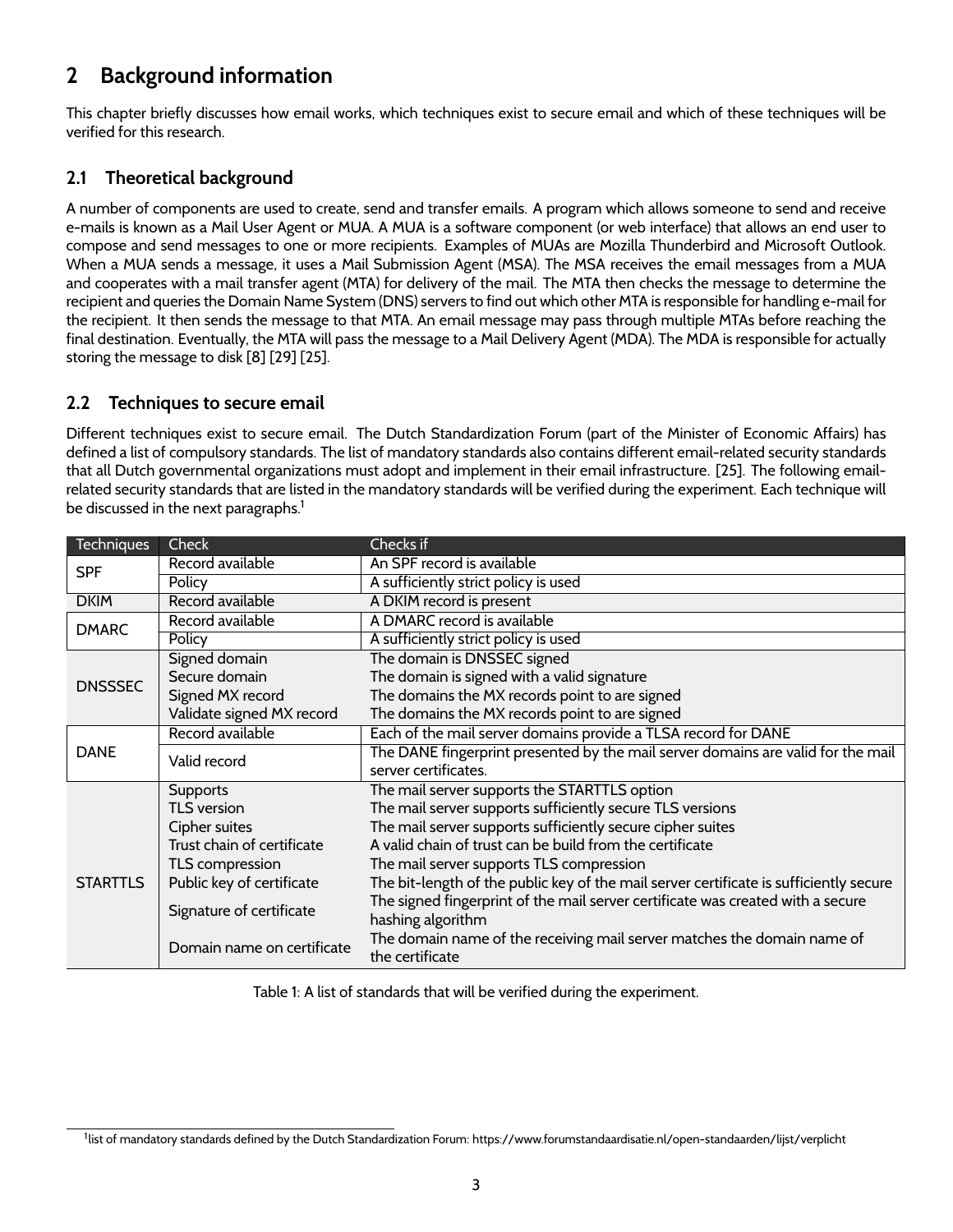### **2.2.1 Sender Policy Framework (SPF)**

SPF was designed to address emails being sent by unauthorized senders. When an MTA receives an email from another MTA, the receiving MTA can check the IP-address of the connecting MTA. The receiving MTA then checks the domain part of the envelope From-address and queries the related DNS server to request the SPF record. An SPF record contains the IP-addresses of MTAs that are authorized to send email from that domain. The IP-address from the sending MTA must match one of the IP-addresses in the SPF record. This technique ensures that emails are only sent from authorized domains that are listed in the SPF record. An SPF record can contain different mechanisms to identify a set of IP-addresses that are permitted or not permitted for sending mail. Note, that an SPF record can include more mechanisms than only IP addresses [25]. An SPF record contains a parameter called qualifiers in which a policy is defined for a mechanism. When the mechanism 'ALL' is defined, the qualifiers should be either - or ∼ due to the fact that the qualifiers + and ? in combination with the mechanism 'ALL' actually allow every IP-address that hasn't been matched with the previous mechanism. Therefore, the mechanisms 'ALL' in combination with '+' and '?' can be considered as insufficient [21] [17].

Two examples of SPF records are displayed below. The first example only allows the sending MTA to have the IP-address in address block 192.0.2.0/24. If the sending MTA doesn't have an IP-address in the address block, the mail shouldn't be accepted. In the second example, the sending MTA must match the listed hosts in the MX record. However, if the sending host doesn't match, the mail is still accepted due to the ? qualifier. This can be considered as insufficient because email can still be received from unauthorized senders.

> example.org IN TXT " $v=$ spf1 ip4:192.0.2.0/24 -all" example.org IN TXT "v=spf1 mx ?all"

> > Figure 1: Two SPF examples.

### **Parameters that are being verified:**

During the experiment, two parameters regarding SPF will be checked. Both parameters can be retrieved by querying the DNS server.

- **SPF record available:** To check if an SPF record is available. The test will result in a failure if no valid SPF record is available on the DNS server. Note, by having more than one SPF record in the same domain is not valid and will also lead to a test failure [17].
- **SPF policy:** To check if a sufficient policy is used. A sufficient strict policy has to contain either ∼ all (softfail) or -all (hardfail). The test also follows the include mechanism and redirect modifier to determine if the SPF record is sufficient. If the include or redirect domain consists of macros, they are not followed as the tool doesn't have the necessary information from an actual mail or mail server connection to expand those macros.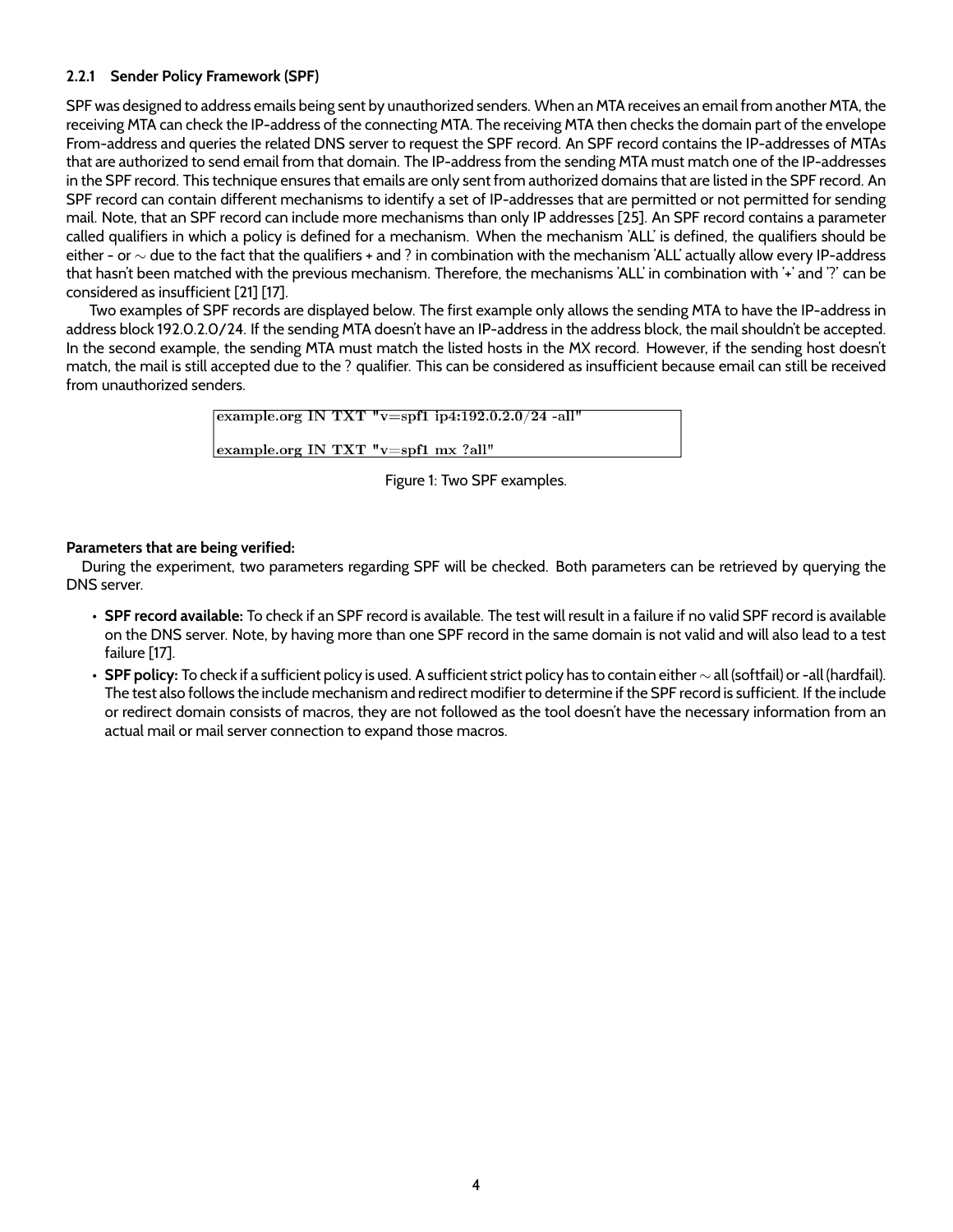### **2.2.2 DomainKeys Identified Mail (DKIM)**

DKIM is a standard that ensures that the message hasn't been altered between the sending and receiving MTA servers. Furthermore, DKIM also enables the owner of a domain to claim that the message originated from an MTA that is related to its domain. DKIM uses public-key cryptography to sign emails with a private key as it leaves a sending MTA. The receiving MTA can then use a public key that was published by its DNS server to verify the source of the message, and that the body of the message hasn't changed during transit. Once the signature (created with the private key) is verified with the public key by the receiving MTA, the message passes DKIM validation and is considered authentic [30]. An overview of DKIM is displayed below in figure 2.



Figure 2: An overview of DKIM.

A DKIM signature is generated by the sending MTA using the email message body in combination with headers and places the signature in the header of the message along with necessary information for the client to validate the signature. An example of a DKIM signature in an email is displayed below. The tag 'v' indicates the version of DKIM, which is currently 1. The tag 'a' defines the algorithm that is used, which has to be either RSA-SHA1 or RSA-SHA256. The tags 'd', 'i' (optional) and 's' (also known as a selector) are used to form the DNS query that obtains the key that can validate the DKIM signature. The tag 't' is the time the DKIM signature was generated and the tag 'b' is the actual signature encoded in base64 format [5].

> DKIM-Signature:  $v=1$ ; a=rsa-sha256; d=example.org; i=sender.example.org;  $t=1425066094$ ; s=adminkey; b=<br/>>base64 string>

> > Figure 3: An example of a DKIM signature in a email.

When the receiving MTA gets the message, the receiving MTA attempts to validate the signature by looking for the public key indicated in the DKIM signature. The receiving MTA issues a DNS query for the DKIM record. An example of a DKIM record is displayed below. The 'v' tag in a DKIM record is also used to define the DKIM version. The tag 'k' defines the key type. RSA is currently the only specified algorithm that is used for the key type. The tag 'p' is the actual public key encoded in base64 format [16].

adkimkey.-domainkey.example.org IN TXT "v=DKIM1; k=rsa; p=<br/>>base64 string>"

Figure 4: An example of a DKIM record in a DNS server.

#### **Parameters that are being verified:**

To verify whether DKIM has correctly been implemented, you need the DKIM record from the DNS server along with the DKIM signature that is located in the email header. In contrast to SPF, you must receive an email from the sending MTU that signs the mail with the private DKIM key to completely verify DKIM. There is no feasible solution to query and evaluate the public key in your DKIM record, because the DKIM selector (that should be in the emails you send) is needed to do so. Therefore, only the DNS server will be queried to check if a domainkey sub-record is available. This means that the DNS server must respond with a NOERROR to a query for \_domainkey.<domainname>. Note, that it's possible to publish DKIM records under a different subdomain or a third party domain, but will result in a fail during the experiment. This means that it might happen that DKIM has correctly been implemented, but will fail the test.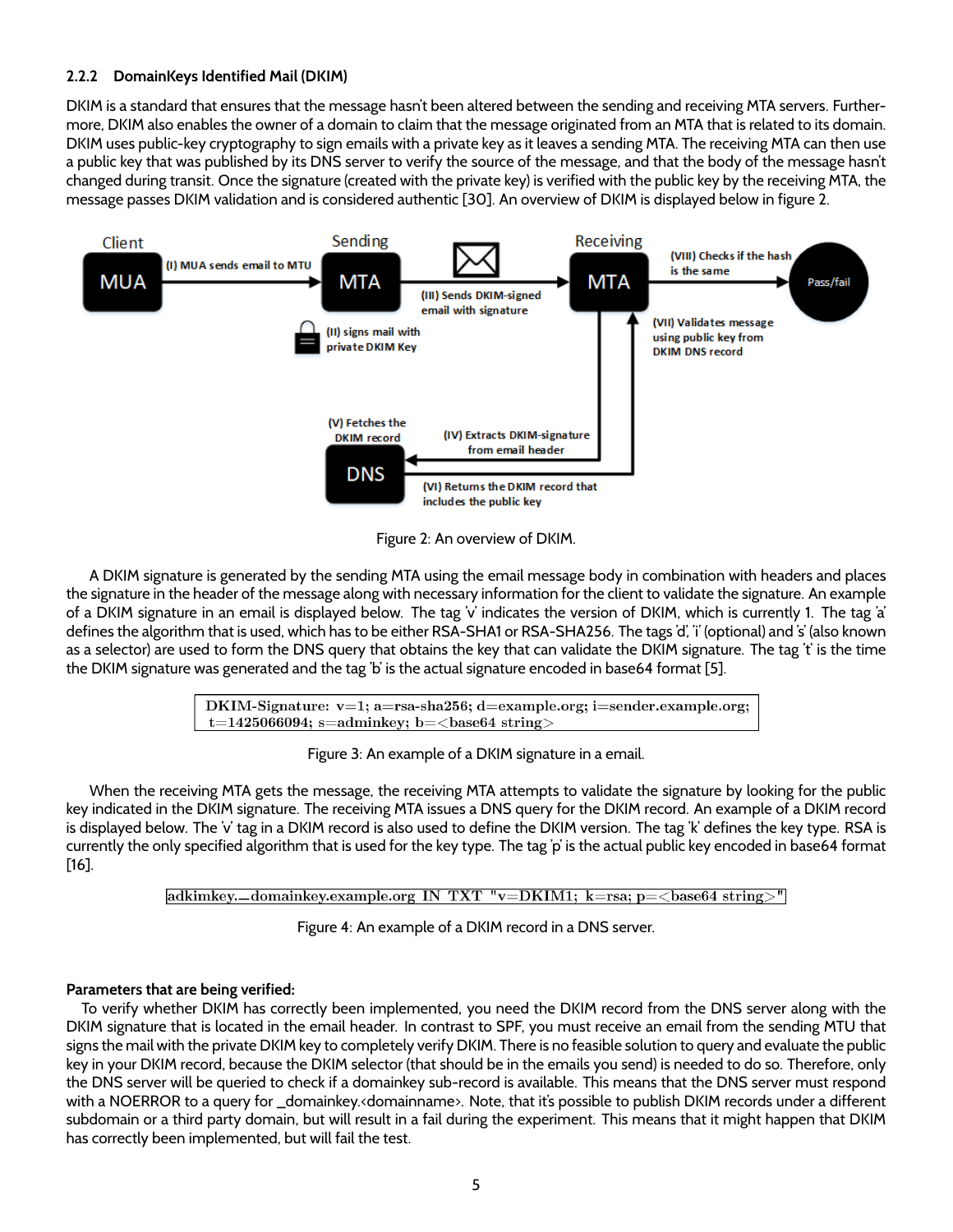### **2.2.3 Domain-based Message Authentication, Reporting and Conformance (DMARC)**

SPF and DKIM were designed to provide domain-level authentication. However, neither SPF or DKIM include a mechanism to tell receivers if SPF or DKIM is in use. Furthermore, SPF and DKIM don't have a feedback mechanism to inform domain owners about the effectiveness of their authentication techniques. DMARC allows email sending domain owners to specify policies on how receivers can verify the authenticity of their email and how the receiver can handle emails that fail to verify. Furthermore, DMARC also provides a mechanism that allows receivers to send reports to the domain owner. These reports contain the sending source along with information about the message that has passed or failed SPF and DKIM.

To deploy DMARC, the sending domain owner will publish SPF and/or DKIM records in the DNS server. The domain owner also publishes a DMARC policy in the DNS server. Similar to SPF and DKIM, the DMARC policy is defined by tags. [7] [25] [9].Two important tags for DMARC are RUA and RUF. RUA addresses to which aggregate feedback is to be sent and RUF addresses which message-specific failure information is to be reported. Both addresses should be valid email addresses.[7] Two examples are displayed below. The first example contains a policy that recommends no specific actions. Moreover, the policy also doesn't request the receiver to send any feedback. Therefore, this policy can be considered as ineffective or insufficient. The second example contains the policy to reject emails that fail the SPF/DKIM validation and also wants to receive aggregate reports [30].

dmarc.example.org 3600 IN TXT "v=DMARC1; p=none;"

dmarc.example.org 3600 IN TXT "v=DMARC1; p=reject; RUA=report@example.org;"

Figure 5: Two DMARC examples.

### **Parameters that are being verified:**

In order to pass the DMARC test, at least one of the two available validation methods (SPF or DKIM) should have been correctly implemented. During the experiment, two parameters regarding DMARC will be checked. Both parameters can be retrieved by querying the DNS server.

- **DMARC record available:** To check if the DNS server contains a valid DMARC record. The test will result in a failure if no valid DMARC record is available on the DNS server. Having more than one DMARC record in the same domain is not valid and will lead to a failure [25].
- **DMARC policy:** To check if a strict policy is used. A strict policy has to contain either 'p=quarantine' or 'p=reject'. The policy (p=none) is considered insufficient and will fail the test. The experiment also checks whether the mail addresses under RUA= and RUF= are valid and authorized to receive DMARC reports.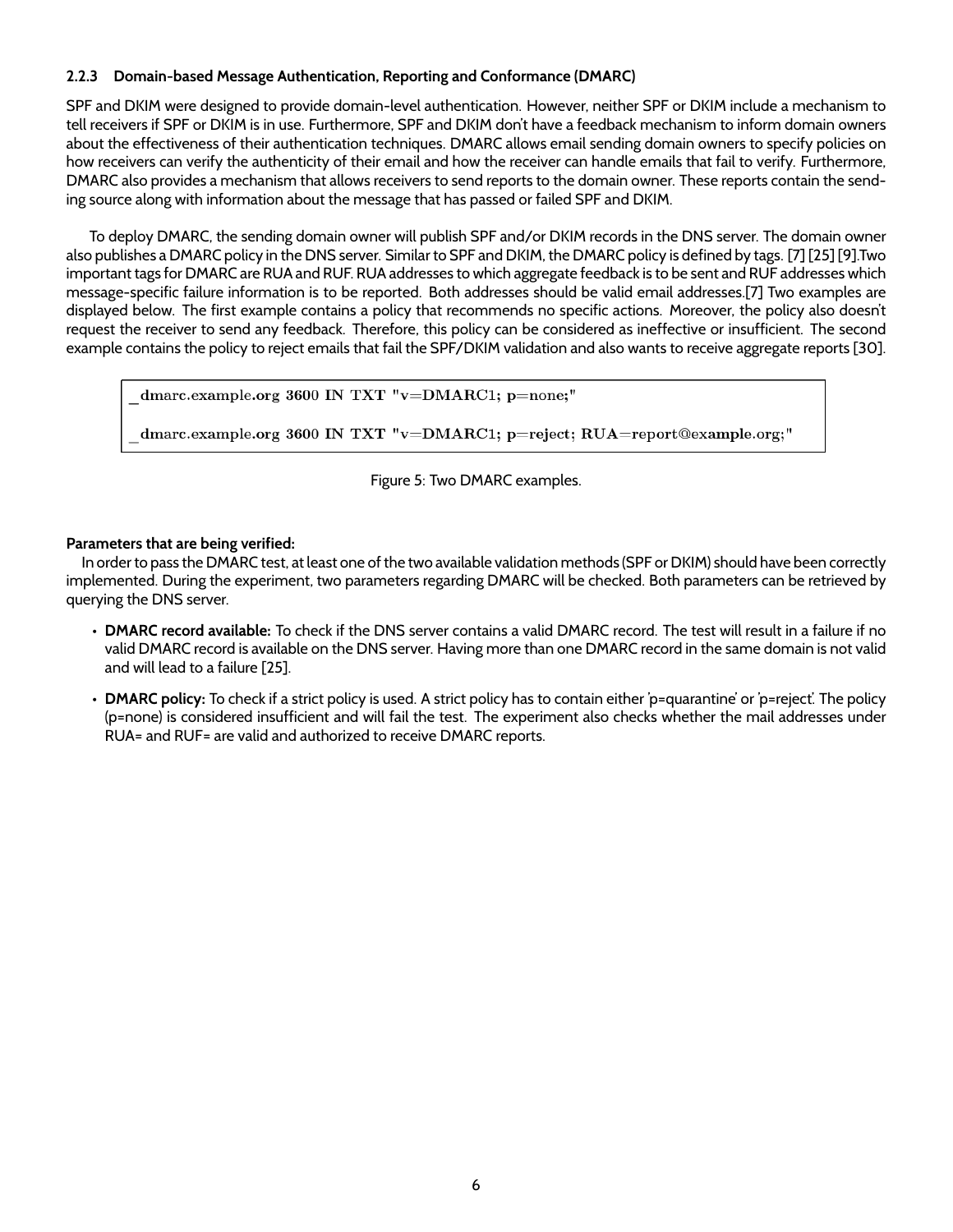### **2.2.4 Domain Name System Security Extensions (DNSSEC)**

DNSSEC protects users from forged DNS data by using public key cryptography to digitally sign authoritative zone data. DNS groups all the records with the same type, class or name into a resource record set (RRset). This RRset could get digitally signed by the private part of the 'Zone-Signing Key pair' (ZSK) and stores them in their name server as RRSIG records. The public part of the ZSK has been made available by publishing the public key in a DNSKEY record. Another key pair is defined to facilitate key rollovers and DS record geneation and communication with the parent domain: 'Key-Signing Key pair' (KSK). The private part of the KSK signs the KSK DNSKEY and also stores them in an RRSIG record. The public part of the KSK has also been made available by publishing the public key in a DNSKEY record.

A zone operator hashes the DNSKEY record containing the public KSK and gives it to the parent zone to publish the hash as a DS record. To check the validity of the child zone's public KSK, the resolver hashes the public KSK key and compares it to the DS record from the parent. If they match, the resolver can assume that the public KSK hasn't been tampered with. The DS record is signed just like any other RRset. It's digitally signed by the private part of the ZSK and stores them in their name server as RRSIG records. This 'chain of trust' relationship between the child and the parent is repeated up to the root of DNS. DNSSEC signatures are validated by following this chain of signatures to a "trust anchor". A trust anchor is a DNSKEY (usually a KSK) that is placed into a validating resolver, which enables the validator to cryptographically validate the results for a given request back to a known public key. [4] [33] [26]

Email related DNS-records such as MX-records, SPF-record, DKIM-record or a DMARC-record might be present in a DNS server. In order to ensure that these records have not been altered during transmission, DNSSEC has to be implemented. Therefore, DNSSEC plays an import role in securing email and will be verified during the experiment.

#### **Parameters that are being verified:**

During the experiment, four parameters regarding DNSSEC will be checked. Both parameters can be retrieved by querying the DNS server.

- 1. **Signed domain:** To check if the domain is DNSSEC signed.
- 2. **Secure domain:** To check if the domain is signed with a valid signature.
- 3. **Signed MX-record:** To check if the domains the MX-records point to are DNSSEC signed.
- 4. **Validate signed MX-records:** To check if the domains the MX-records point to are signed with a valid signature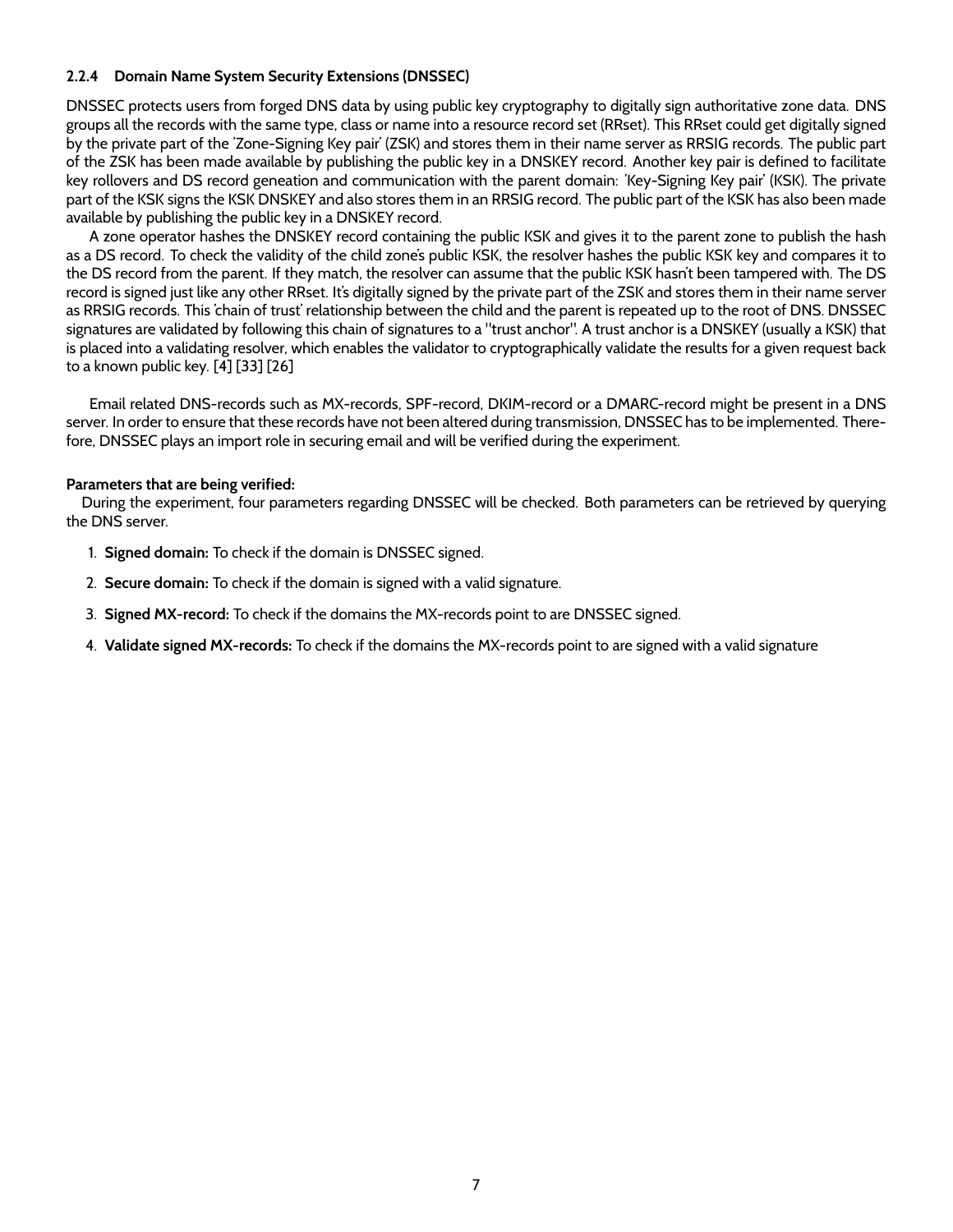### **2.2.5 STARTTLS for SMTP**

By default, SMTP servers and clients communicate in plain text over the internet. TLS has been introduced to encrypt traffic. STARTTLS is a way to take an existing insecure connection and upgrade it to a secure connection using TLS. Therefore, the server can offer SMTP services over plain text and an SMTP service over TLS on a single port, rather than requiring separate port numbers for secure and plaintext operations.

To use STARTTLS in an SMTP session, the SMTP sender establishes a TCP connection to the SMTP receiver. After the TCP session has established, the SMTP sender sends the STARTTLS command to the SMTP receiver. Both parties must immediately decide whether or not to switch to TLS mode [27]. The client must then send a TLS handshake to the server. After the TLS handshake has completed, the connection between both parties is encrypted. During the TLS handshake, different options such as TLS version, algorithms, cipher suites and key length are negotiated. If the options that are used during the TLS negotiation are deemed to be not strong enough or if the authentication is not good enough for either party, the client or server may choose to end the SMTP session [12].

#### **Parameters that are being verified:**

The Dutch National Cyber Security Center (NCSC) has defined guidelines which options should and shouldn't be used for a secure TLS session $^2$ . During the experiment, the tool from 'internet.nl' will check whether sufficient options are used that are inline with the NCSC guidelines [24]:

- 1. **STARTTLS available:** Checks if the receiving mail server supports the STARTTLS option.
- 2. **TLS version:** Checks if the receiving mail server supports sufficiently a secure TLS version.
- 3. **Cipher suites:** Checks if the mail server supports sufficiently secure cipher suites.
- 4. **Trust chain of certificate:** A valid chain of trust must be published by trusted certificate authorities. For this test, the certificate from the mail server is used to check if a valid chain of trust can be built.
- 5. **Public key of certificate:** Checks if the bit-length of the public key of the mail server certificate is sufficiently secure.
- 6. **Signature of certificate:** Checks if the signed fingerprint of the mail server certificate was created with a secure hashing algorithm.
- 7. **Domain name on certificate:** Checks if the domain name of the receiving mail server (MX) matches the domain name on the certificate.
- 8. **TLS compression:** Checks if the mail server supports TLS compression. The use of compression can give an attacker insights into secret parts of encrypted communication.

<sup>2</sup>Guidelines for TLS: https://www.ncsc.nl/actueel/whitepapers/ict-beveiligingsrichtlijnen-voor-transport-layer-security-tls.html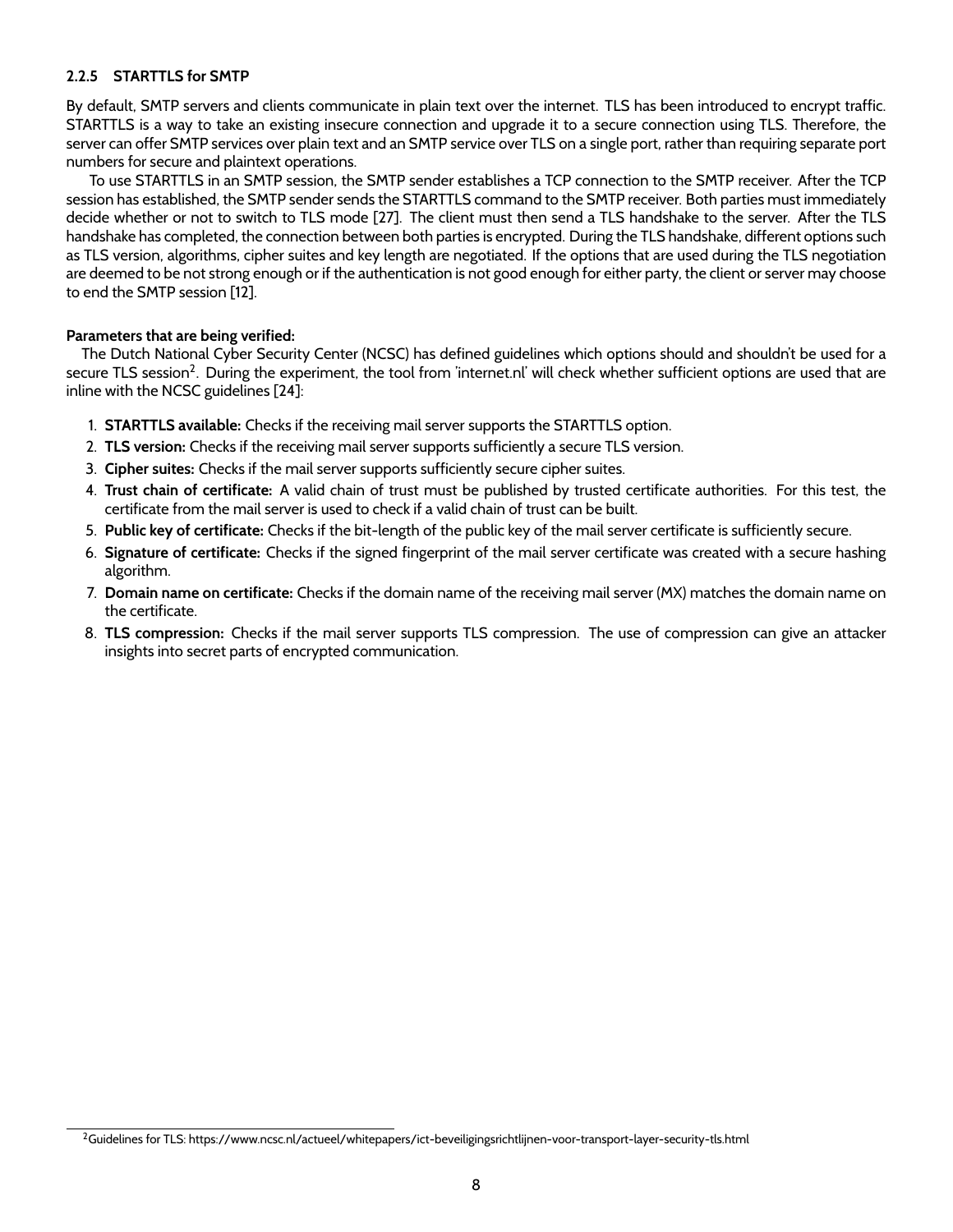### **2.2.6 DNS-based Authentication of Named Entities (DANE)**

TLS encryption is currently based on certificates issued by Certificate Authorities. Nowadays, there are hundreds of organizations acting as Certificate Authorities [23]. However, over the last few years, some serious security incidents have occurred regarding the certificate authorities. For example, some Certificate Authorities have been compromised and issued rogue certificates [11] [14].

DANE introduces a mechanism for domains to specify to clients which certificates should be trusted for the domain. DANE creates an explicit link where certificates are tied to a given domain. The domain owner creates a TLSA resource record in the DNS server, which identifies the certificate, the certificate authority or the key. When a client receives a certificate during the TLS negotiation, it looks up the TLSA record for that domain and matches the TLSA data against the certificate. This enables the client to verify if the certificate presented by the server is trusted/issued by the domain owner. DNSSEC is an prerequisite for DANE because DNSSEC creates a chain-of-trust and integrity of the TLSA data. An overview of DANE is displayed below [16] [31].





The initial handshake takes place in plain text. This enables an attacker to conduct man-in-the-middle attack to make it appear that TLS is unavailable. This attack is called 'STRIPTLS attack'. DANE allows to advertise support for secure SMTP via a TLSA record. This tells connecting clients they should require TLS, thus preventing STRIPTLS attacks.

A DANE record contains a few parameters. The first parameter is the usage field. The other parameter is the selector. The selector has to be either 0 (Match full certificate) or 1 (Match only SubjectPublicKeyInfo). The last parameter is the matching type, which has to be 0 (Exact match on the selected content), 1 (SHA-256 hash of selected content) or 2 (SHA-512 hash of selected content)[25]. An example of a DANE record is displayed below. In this example, the usage field is 0, the selector is also 0 and the matching type is 1.

$$
\boxed{\text{ 25. } \text{ tcp.mx1}.\text{example.org IN TLSA ( 0 0 1 < center
$$

Figure 7: An overview of DANE.

Since the server certificate is directly specified by the TLSA record and a chain-of-trust has been established via DNSSEC, the certificate may be self signed. Note, that by creating a self-signed certificate, the 'Trust chain of certificate'-check for STARTTLS will result in a fail during the experiment.

#### **Parameters that are being verified:**

DANE allows certificates to be bound to DNS names using DNSSEC. Therefore, DANE will fail if the DNSSEC test has also failed. During the experiment, two parameters regarding DANE will be checked:

- 1. **DANE existence:** To check that each of the mail server domains provides a TLSA record for DANE.
- 2. **DANE validity:** To check if the DANE fingerprints presented by the mail server domains are valid for the mail server certificates.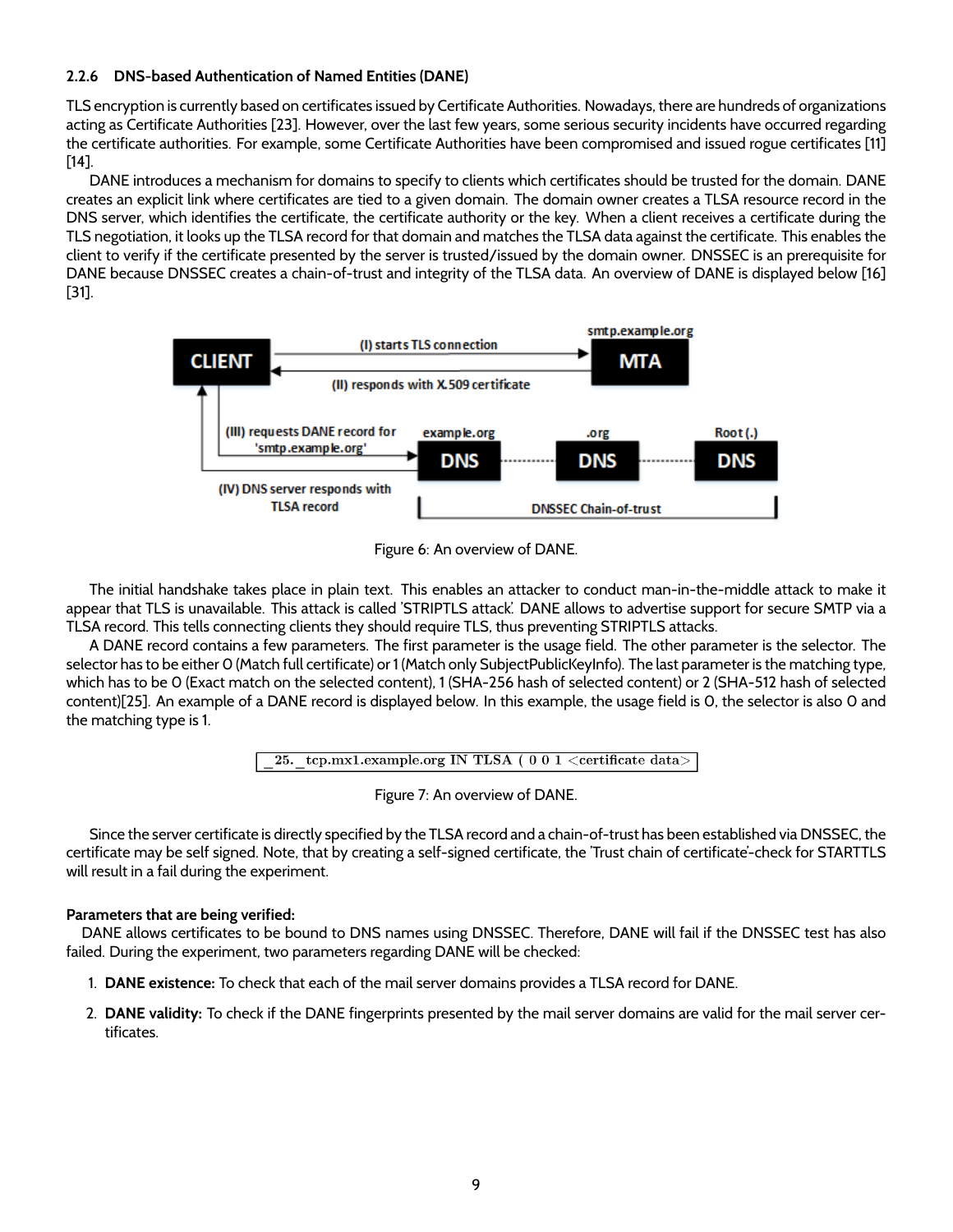# **3 Experiment**

For this research, a data-set of Dutch organizations was created that was used as an input for the tool. This chapter discusses what type of information the data-set must contain in order to answer the research questions. Furthermore, this chapter also discusses how the data-set was scraped and parsed from the internet. In chapter 1, a list of email security techniques was defined that has to be verified during the experiment. The tool from 'internet.nl' was used for the experiment to verify if these email security techniques have been implemented.

# **3.1 Required information**

The first step is to ensure that every Dutch organization is present in the data-set. A feasible solution is to use the data from the Dutch chamber of commerce (*Kamer van Koophande: KVK*). In the Netherlands registration in the commercial register from the chamber of commerce is compulsory for every organization. Each organization then gets a unique number called KVK-number. This KVK-number consists of 8 digits. The list of possible KVK-numbers  $(10^8$  possibilities) will be used as a starting point for collecting a data-set of Dutch organizations [22].

To answer the sub-questions, each organization in the data-set must also contain additional information. To answer the first sub-question, a list of sectors is required. The Dutch Central Bureau for Statistics has defined a list to categorize the main economic activity of an organization. This list is called 'De Standaard Bedrijfsindeling' (SBI) and contains 21 categories [2]. Each category is split into multiple sub-categories. Both the main category and sub-category are included in the data-set<sup>3</sup>.

To answer the second sub-question, the number of employees are required. The number of employees will be collected to determine the size of an organization. For this research, the number of employees will be split into five different groups. By splitting the number of employees into different groups, it would be easier to answer sub-question 2. Each of the 5 groups contains (1) 1-10 employees, (2) 11-50 employees, (3) 51-100 employees, (4) 101-250 employees or (5) '251 or more' employees.

To answer the third sub-question, a location is required. This means that every organization in the data-set should also contain the street name and zip code. A python library called Geopy $4$ was used to retrieve additional information based on street name and zip code such as the coordinates of the location (which can be plotted on a map), the province and the municipality (*Dutch: Gemeente*) [13].

To summarize, a data-set of Dutch organizations should contain the KVK-number, Trading name, location, sector, employees and the domain name per organization in order to answer the research questions. The next paragraph discusses how the data for the data-set has been collected.

| KVK-number Trading name | Location                     | Sector                                                                      | Employees                                                   | domainname |
|-------------------------|------------------------------|-----------------------------------------------------------------------------|-------------------------------------------------------------|------------|
|                         | • Province<br>• Municipality | • Streetname • Main category • 1-10<br>• Coordinates • Sub category • 11-50 | $• 50-100$<br>101-250<br>$\bullet$<br>$\bullet$ 251 or more |            |

Figure 8: An overview of the data-set.

<sup>3</sup>A description for each sector can be found here: https://www.cbs.nl/nl-nl/onze-diensten/methoden/classificaties/activiteiten/sbi-2008-standaardbedrijfsindeling-2008/de-structuur-van-de-sbi-2008-versie-2018

<sup>4</sup>https://geopy.readthedocs.io/en/stable/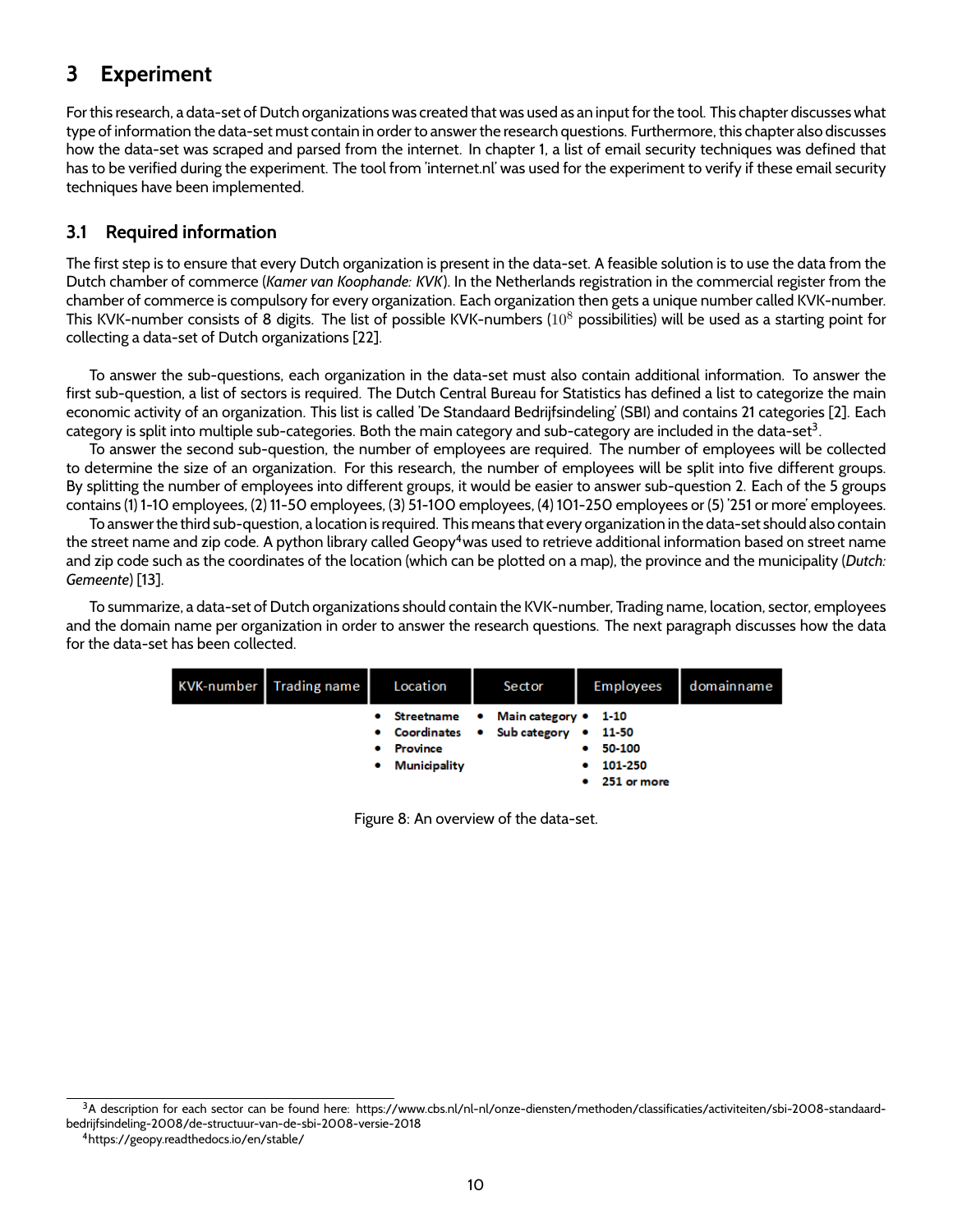### **3.2 Scraping and parsing the data-set**

The previous paragraph described that every organization has to be registered at the chamber of commerce and has a unique KVK-number. This KVK-number consists of 8 digits. In theory, the total number of unique KVK-numbers contains  $10^8$  possibilities. The website of the chamber of commerce contains an API interface which can be queried to check if a KVK-number would exist. However, this is not a feasible solution due to the high number of possibilities. Fortunately, a list of existing KVK-numbers has been made available in a repository located on the internet.<sup>5</sup> This list contains 3.375.884 unique KVK-numbers.

A public website (SITE-1)  $^6$  can be queried by submitting the KVK-number in the search field of the URL. The response from the website includes all the necessary data for the data-set (KVK-number, trade name, location, sector, employees and domain name). 3.375.884 unique KVK-numbers from the repository were reflected against the website (SITE-1). This resulted in 2.870.658 matches. During the scraping and parsing the data-set, it turned out that many organizations that have 1 up to 10 employees didn't contain a domain name. Most of these organizations didn't have a website or they only have a social media website (*such as Facebook*). Therefore, organizations that have 1 up to 10 employees are not added to the data-set. Of the 2.870.658 organizations that have been scraped and parsed from the website, only 58.749 organizations had more than 10 employees. Note, that 3.483 of the 58.749 organizations didn't contain a domain name.

Next, a second website (SITE-2)<sup>7</sup> was used to query the KVK-numbers that didn't have a record on the first website (SITE-1) by submitting the KVK-number along with the Trade name in a search engine<sup>8</sup>. The result from the search engine was the web page of the organization. Of the 505.226 KVK-numbers, only 6.960 organizations were present in the second website (SITE-2) that had more than 10 employees. This means that in total 65.709 unique organizations<sup>9</sup> have been parsed from both websites.

Unfortunately, the second website didn't contain a domain name of the organization. Therefore, a scaper was build to scrape the domain name from different search engines, where the streetname, zipcode and trading name were used in a search query the find the related domain name. The scraper couldn't retrieve the domain names for 4985 organizations. This means that only 60.724 organizations have been collected that contained a domain name. After analyzing the domain names, it turned out that different organizations share the same domain name. For example, franchises have a unique KVK-number, but might share the same domain name. Also, subsidiaries might share the same domain name. After filtering the duplicate domain names, a list of in total 50.521 organizations with unique domain names (along with KVK-number, trade name, location, sector and employees) has been scraped and parsed from the internet. This final data-set will be used as an input for the experiment.



Figure 9: An overview of scarping and parsing workflow.

- <sup>6</sup>SITE-1: www.opencompanies.com
- <sup>7</sup>SITE-2: www.ozoo.nl
- <sup>8</sup>ecosia.org

<sup>5</sup>https://github.com/digitalheir/KVK-handelsregister

<sup>9</sup> (SITE 1) 58.749 + (SITE 2) 6.960 = 65.709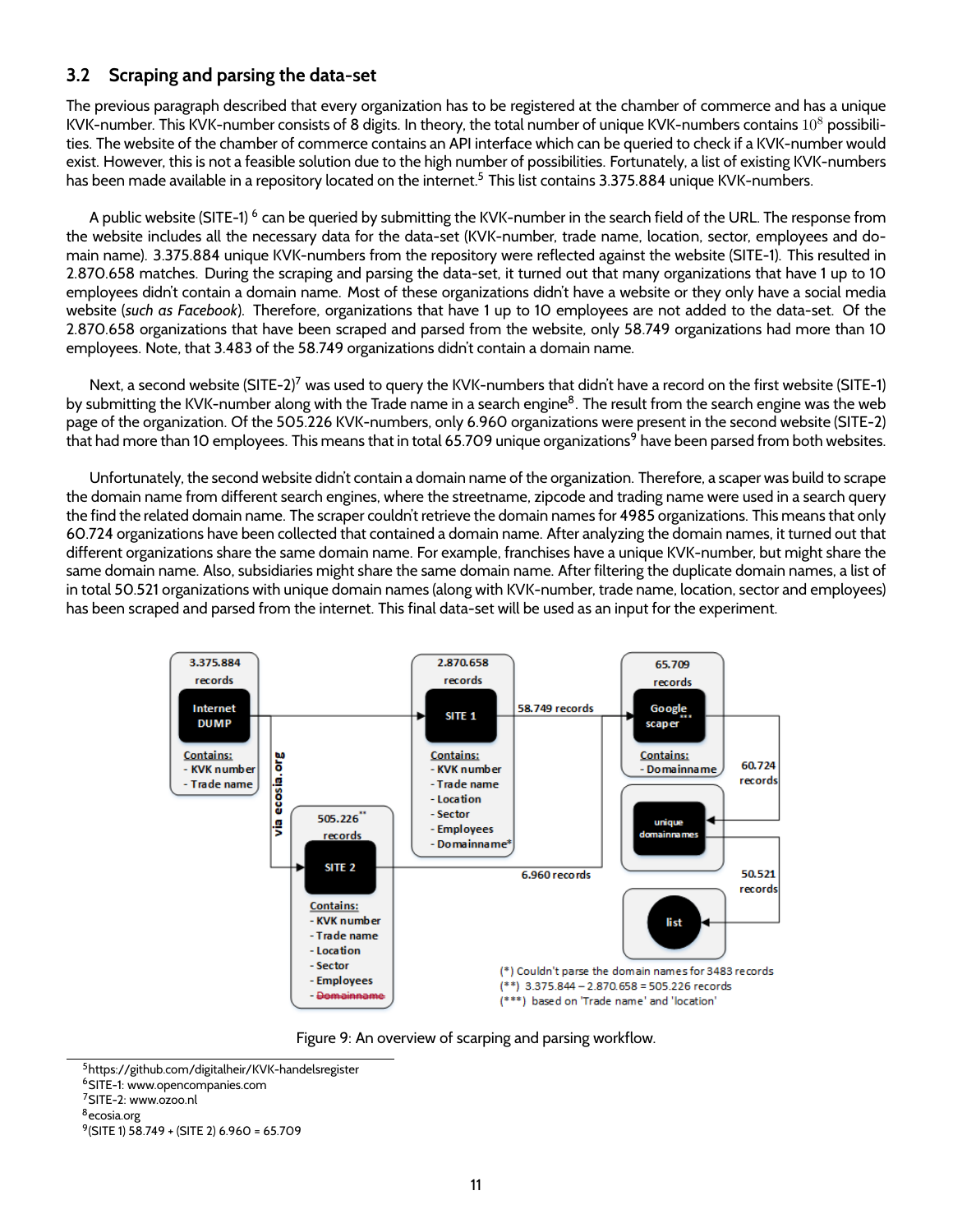# **3.3 Validation of the data-set**

Before the data-set was used as the input for the experiment, some form of verification had to be done on the data-set to ensure that the collected data-set contains all the Dutch organizations. The collected data-set was reflected against the data-set that is available from the Dutch Central Bureau of Statics (CBS). The CBS keeps on behalf of the Dutch government record of every Dutch organizations. The CBS also separates the organizations based on the number of employees<sup>10</sup>. Note, that the data-set from the CBS only contains the total numbers of organizations and not the actual list of organizations.

Table 2 shows the accuracy of the collected data-set compared to the data-set from the CBS. The first row contains the number of organizations that exist in the Netherlands according to the CBS. The second row contains the number of organizations that have been collected through scraping and parsing. The third row contains the number of organizations that have been collected through scraping and parsing that contains a URL. The last row contains the number of organizations that have been scraped that contains unique URLs.

|                                                                         | $11 - 50$ | $51-100$ | 101-250 | $1251 +$ | Total |
|-------------------------------------------------------------------------|-----------|----------|---------|----------|-------|
| The number of organizations according to the CBS                        | 51380     | 6895     | 4585    | 3120     | 65980 |
| The number of organizations that have been collected through scraping   | 50668     | 7342     | 4519    | 3184     | 65709 |
| The number of organizations that have been collected and contains a URL | 46374     | 6991     | 4354    | 3005     | 60724 |
| The number of organizations that have been collected with an unique URL | 38748     | 5618     | 3612    | 2543     | 50521 |

Table 2: The total number of organizations divided by the groups with number of employees compared to the data-set from the CBS.

According to the data-set from the CBS, there are 65.980 organization with more than 10 employees.<sup>11</sup> In total, 65.709 organizations have been scraped. This is 99,59% accurate. However, there is a small deviation between the groups of employees. The groups with '51-100' and '251 and more' employees contain more organization compared to the data-set from the CBS, while the other groups contain fewer organizations. On the right side of figure 10 is the accuracy displayed per group in percentages. If you compare the number of organization per group with the number of employees, the smallest deviation is group '51-100' employees with 98,61%, and the largest deviation is group '11-50' employees with 90,26%. An overview of the number of organizations per group is displayed below $^{12}.$ 



Figure 10: An overview of the collected data.

- (In total: 60724) The number of organizations that have been collected and contains an URL.
- If (In total: 65709) The number of organizations that have been collected through scarping.
- (In total: 65980) The number of organizations according to the CBS.

<sup>10</sup>https://opendata.cbs.nl/statline/CBS/nl/dataset/81589NED/table?ts=1529500476726

<sup>11</sup>The first quarter of 2018

 $12$ The collected data-set can be found in the appendix of this report.

<sup>■ (</sup>In total: 50521) The number of orqanizations that have been collected and contains an unique URL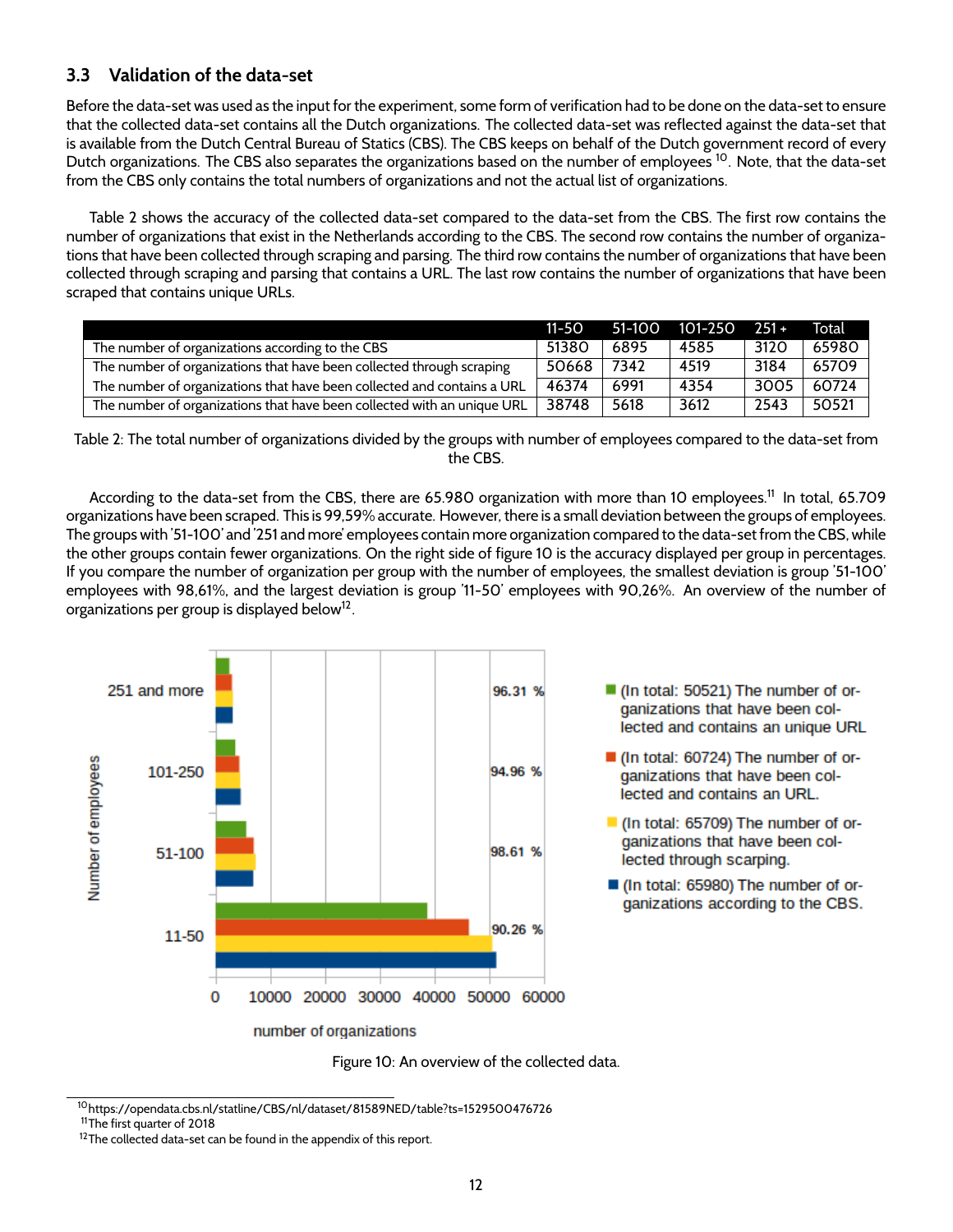# **3.4 Experimental setup**

The tool from 'internet.nl' can verify if email security techniques have been adopted and only requires a domain name as input. The domain names from the collected data-set are used as the input. The tool queries the DNS server along with the SMTP server (listed as MX record in the DNS server). The tool contains a batch server with an API interface in which all the 50.521 domain names can be submitted at the same time. The actual experiment took approximately 4 days to complete and the output of the experiment was available in json format. Another parser was built to extract the information from the json file and the information was added to the data-set for further analysis.

### **3.5 Remarks about the experiment**

There are a few remarks about the collected data-set and the tool that was used:

### **Remarks about the data-set**

There are a few remarks about the collected data-set:

- 1. The data-set from the CBS only contains aggregated numbers. Therefore, it is not possible to check if an organization from the collected data-set is also present in the data-set from the CBS. For example, the data-set from CBS might contain an organization that is not present in the collected data-set.
- 2. 4.985 organizations did not contain a domain name. It might happen some of these domain names actually exists.
- 3. Based on figure 10, a relatively large number of organizations that contain 11-50 employees have the same domain name. After analyzing these organizations it turned out that many of these organizations are franchises that share the same domain name ( *such as Albert Heijn, Jumbo supermarkten and Rabobank)*.
- 4. The repository that was used did not contain very accurate information since the repository was created in 2015. This means that some *(new)* organizations are not present in the repository.
- 5. The created data-set didn't contain organizations with the number of employees between 1 and 10. Most of these organizations didn't have a website or they only have a social media website (*such as Facebook*). Therefore, organizations that have 1 up to 10 employees are not added to the data-set.

### **Remarks about the tool**

There are a few remarks regarding the experiment. The remarks are listed below.

- 1. The tool could not retrieve the MX records for 3871 domains. Therefore, 46.650 out of 50.521 domain names have been used in the experiment. Mail servers might use the A or AAAA record in case an MX record does not exist. However, this fallback is considered as legacy. Therefore, the tool specifically requires an MX record.
- 2. The tool has a limitation. The tool could only check if a DNS server contains a domainkey sub-record. In order to completely check whether DKIM has properly been implemented, you need to receive an email from the sending MTU that signs the mail with the private DKIM key to completely verify DKIM. There is no feasible solution to query and evaluate the public key in your DKIM record, because the DKIM selector (that should be in the emails you send) is needed to do so.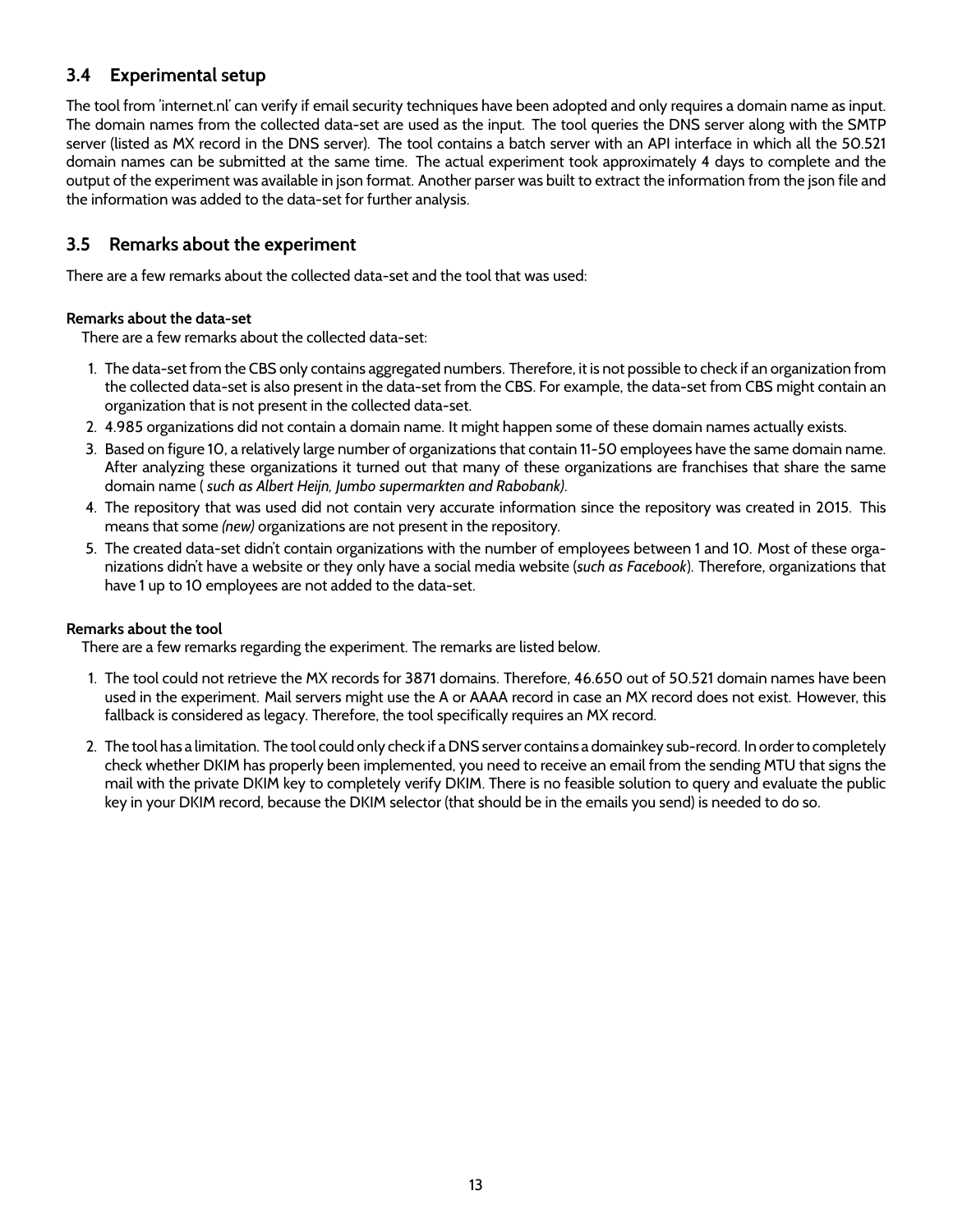# **4 Results**

This chapter discusses the results of the experiments and answers the research questions. The 4 research questions have been addressed in subsection 1.1. Each research question will be answered and discussed in the next paragraphs.

### **Question 1: How many email security techniques have been adopted?**

The tool from the experiment has checked 19 different parameters for 46.650 organizations. The results for each parameters are displayed below in percentages. The average adoption rate for the 19 different parameters is 45,58 %. This means that from the 19 different parameters, only 8,66 parameters have been adopted.



Not every organization uses a sufficient policy. 79,77 % of the adopted SPF policy are considered sufficient (hard-fail or softfail), while only 15,47 % of the DMARC policies are considered sufficient (reject or quarantine policy). This means that not every organization have properly configured these techniques. Furthermore, for organizations that have adopted DNSSEC, only 39,45 % pass the checks for all the DNSSEC parameters (DNSSEC valid, DNSSEC MX exists and DNSSEC MX valid). For the organizations that have adopted STARTTLS, less than 50 % percent (48,73 %) uses all the parameters and settings according to the guidelines from the NCSC [24]. Only a single organization that has a DANE record didn't pass the DANE validation check. Note, the experiment wasn't able to determine if DKIM is valid (see: subsection: 2.2.2). Figure 12 graph shows that newer techniques such as DANE and DMARC have a lower adoption rate compared to older techniques such as SPF.



Figure 12: An overview of adopted email security techniques for Dutch organization: The adoption rate is displayed in percentages per technique for the 46.650 organizations.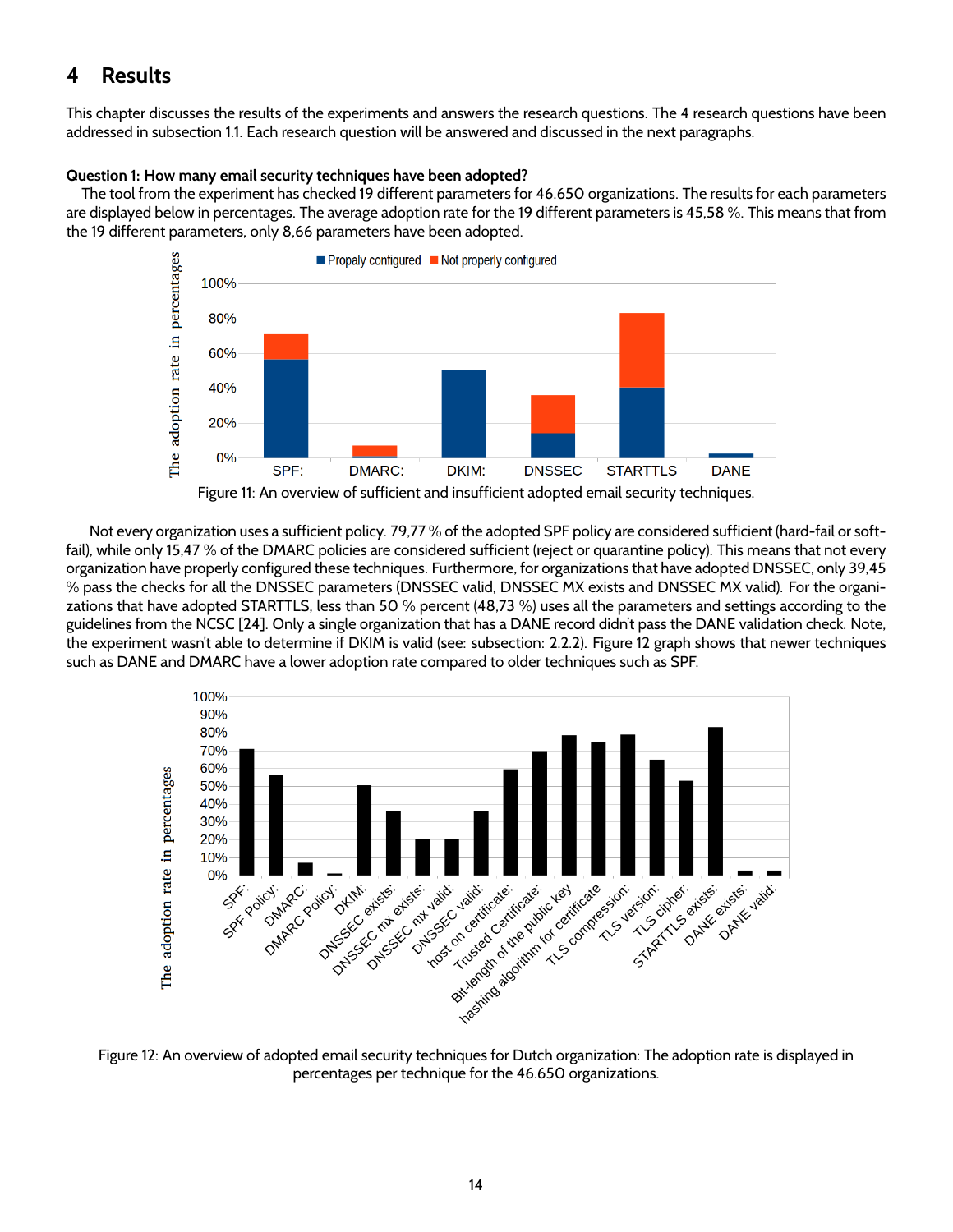#### **Question 2: Is there a distinction between the size of organizations regarding the adoption of email security techniques?**

The number of employees have been split into four different groups. The adoption rate of email security techniques has been determined for each group by dividing the total number of organizations by the total number of adopted techniques, which makes it possible to determine whether or not there was a distinction between small, medium and large organizations regarding the adoption of email security techniques.



Figure 13: The adoption rate of email security techniques divided by the number of employees.

Figure 14 displays the adoption rate per technique for each group in percentages. SPF is slightly less adopted by smaller organizations. Only the group with more than 251 employees has an adoption rate that is 2,3 % higher compared to the other groups. In conclusion, there no distinction between the number of employees regarding the adoption of email security techniques.



 $11-50$  51-100 101-250 251-more

Figure 14: The adoption rate per email security techniques divided by the number of employees.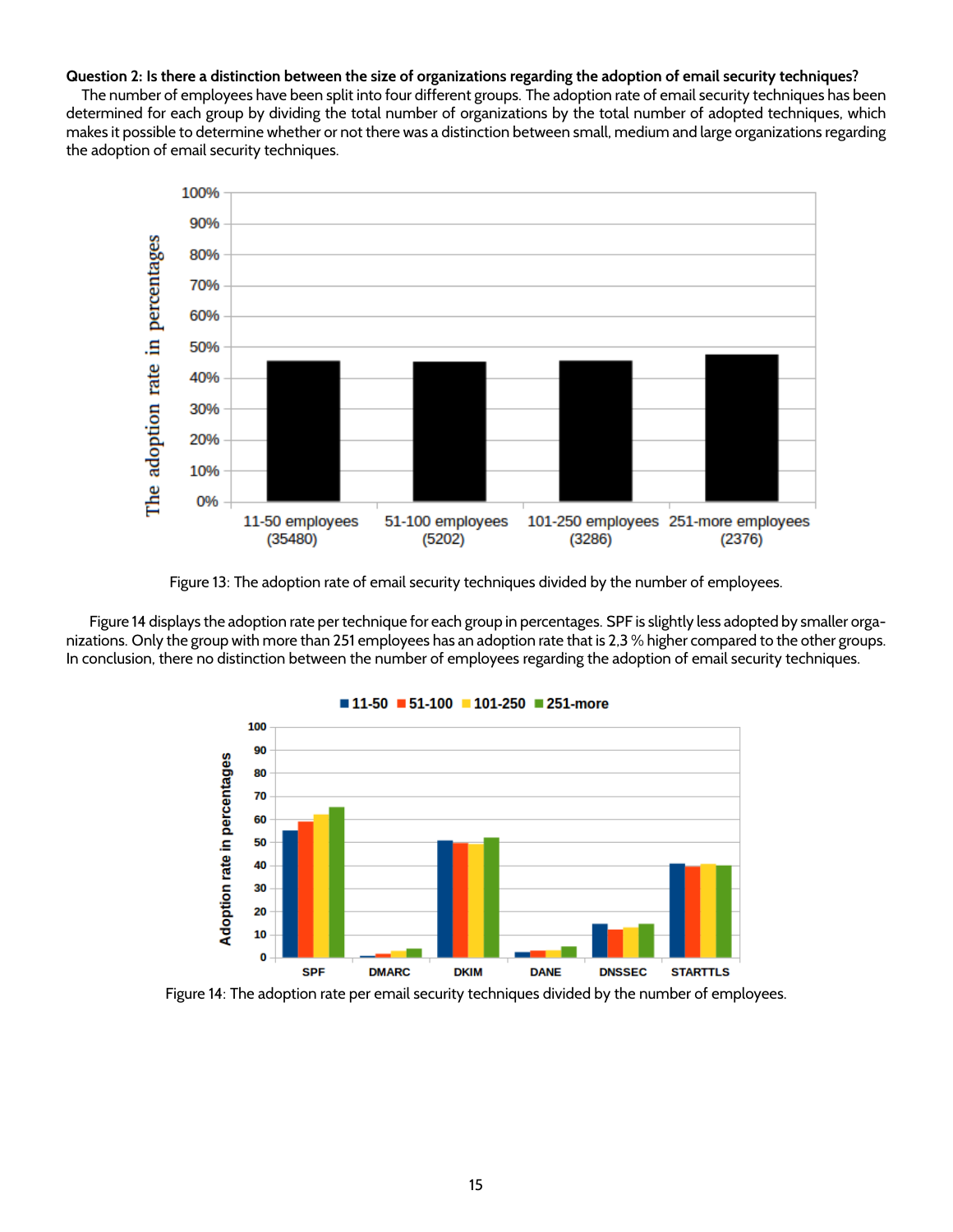#### **Question 3: Is there a geographical distinction between organizations regarding the adoption of email security techniques?**

Two graphs have been created to answer this question. The first graph shows an overview of the adoption rate per province. The second graph shows an overview of the adoption rate per municipality (*Dutch: 'Gemeenten'*). Based on figure 15, it can be concluded that there is almost no distinction between the adoption rate between provinces. The difference between province with the highest and lowest adoption rate is only 3,0%.



A heatmap per municipality was also created to determine if there is a geographical distinction on a more detailed level compared to figure 15, which was based on provinces. 350 municipalities have been plotted on the heatmap in figure 16. The average score of adopted techniques per municipality is displayed on the heatmap. The average score has been calculated by the sum of the total score divided by the number of organizations. Note, that the heatmap only displays the average adoption score per municipality. It might happen that there are only a few organizations present in a municipality and therefore strongly influence the average score.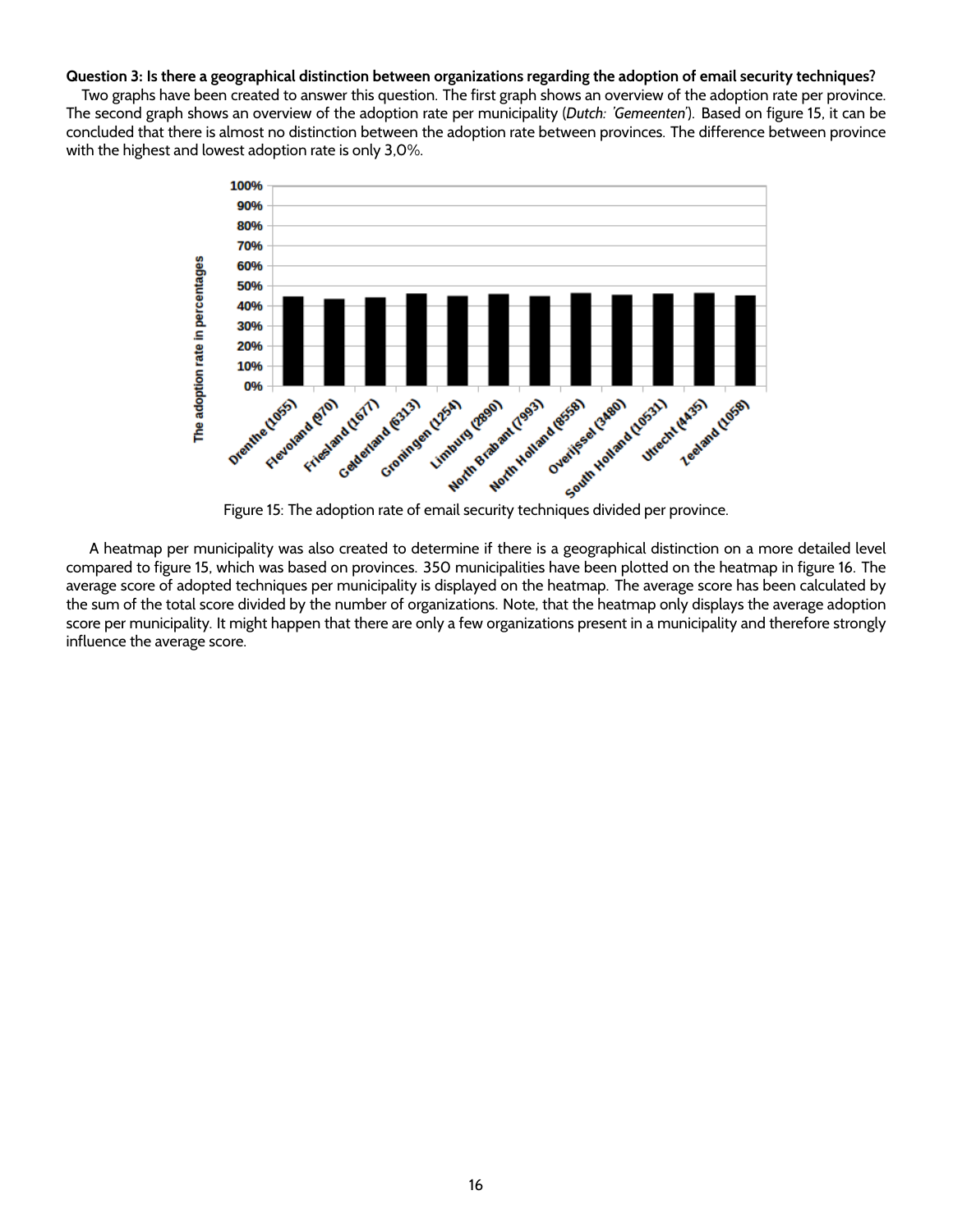The minimum average score is 6 and the maximum is 10. Only 1 municipality has an average score of 6, 12 municipalities have an average score of 7, 117 municipalities have an average score of 8, 195 municipalities have an average score of 9 and 25 municipalities have an average score of 10. The municipality that has an average score of 6 is Gemeente Echt-Susteren from the province Limburg. This municipality contains 4 organizations of which 3 organizations have more than 50 employees. The other organization contains 11 employees.

Based on figure 15 and figure 16, we can conclude that there is no geographical distinction regarding the adopted email security techniques.



Figure 16: A heatmap of the adoption rate of email security techniques per municipality.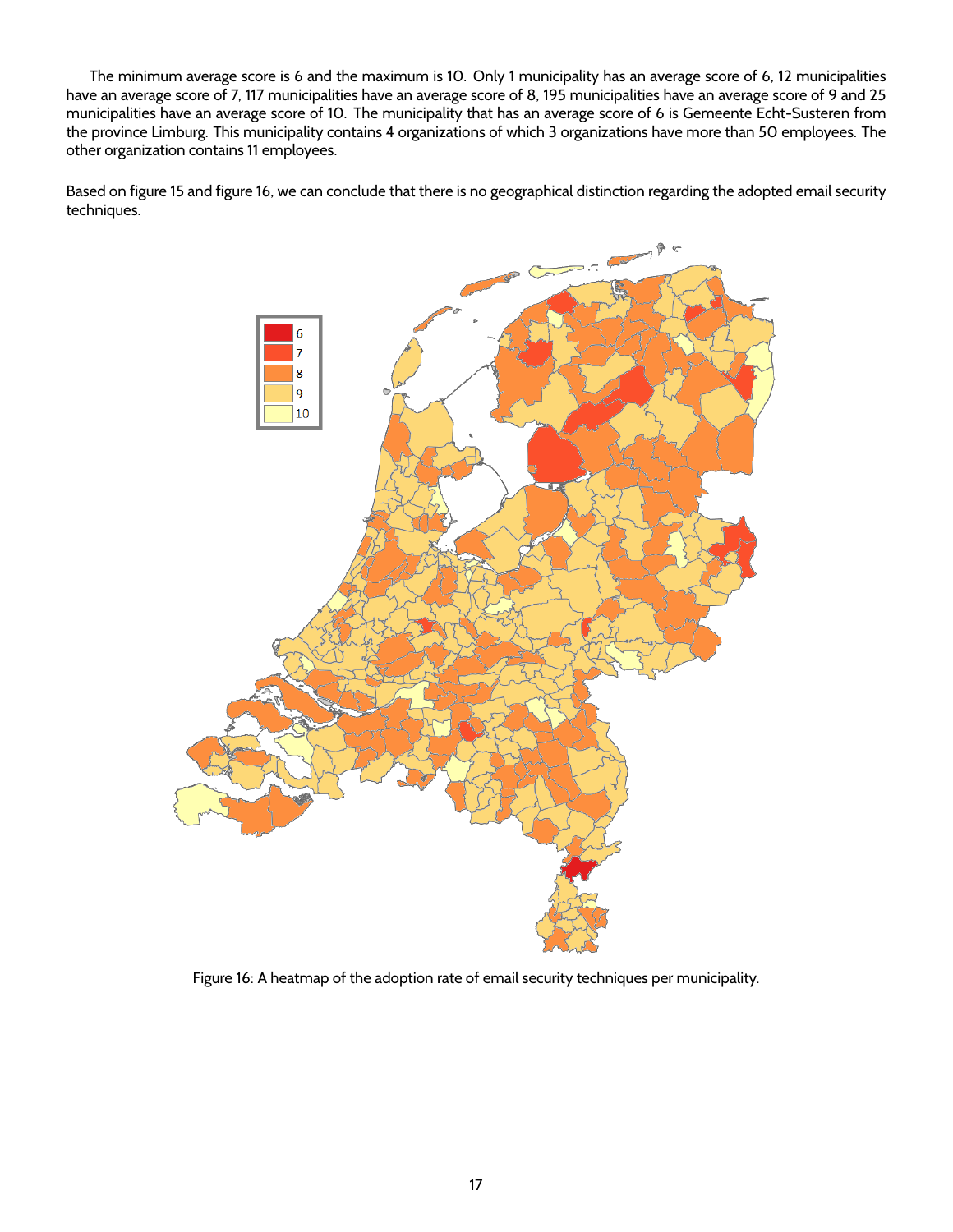#### **Question 4: Is there a distinction between the different sectors regarding the adoption of email security techniques?**

Every organization is present in one of the 21 different types of sectors. The average adoption score for each sector has been plotted on the graph below <sup>13</sup>.



Figure 17: The adoption rate of email security techniques divided per sector. Each sector also contains the number of organizations that are active in the sector.

The sector with the highest score is the 'Public services' sector with an average score of 13.18. It is most likely that the difference might be due to the fact that the Dutch government has made compulsory policies for governmental organizations to implement SPF, DKIM, DMARC, STARTTLS and DNSSEC. Many governmental organizations are present in the 'Public services' sector. No other explanation has been found why the 'Public services' sector has scored higher compares to other sectors. Therefore, the assumption is that the high score is related to compulsory policies from the Dutch government. [25].

Furthermore, the adoption rate of each email security techniques has also been investigated. A graph for the SPF policy technique and the DKIM technique has been created. The SPF and DKIM graphs show no interesting remarks besides the fact the 'Public Services' sector has the highest score.



Figure 18: An overview of the adoption rate for SPF policy and DKIM per sector displayed in percentages.

<sup>&</sup>lt;sup>13</sup>A description for each sector can be found here: https://www.cbs.nl/nl-nl/onze-diensten/methoden/classificaties/activiteiten/sbi-2008-standaardbedrijfsindeling-2008/de-structuur-van-de-sbi-2008-versie-2018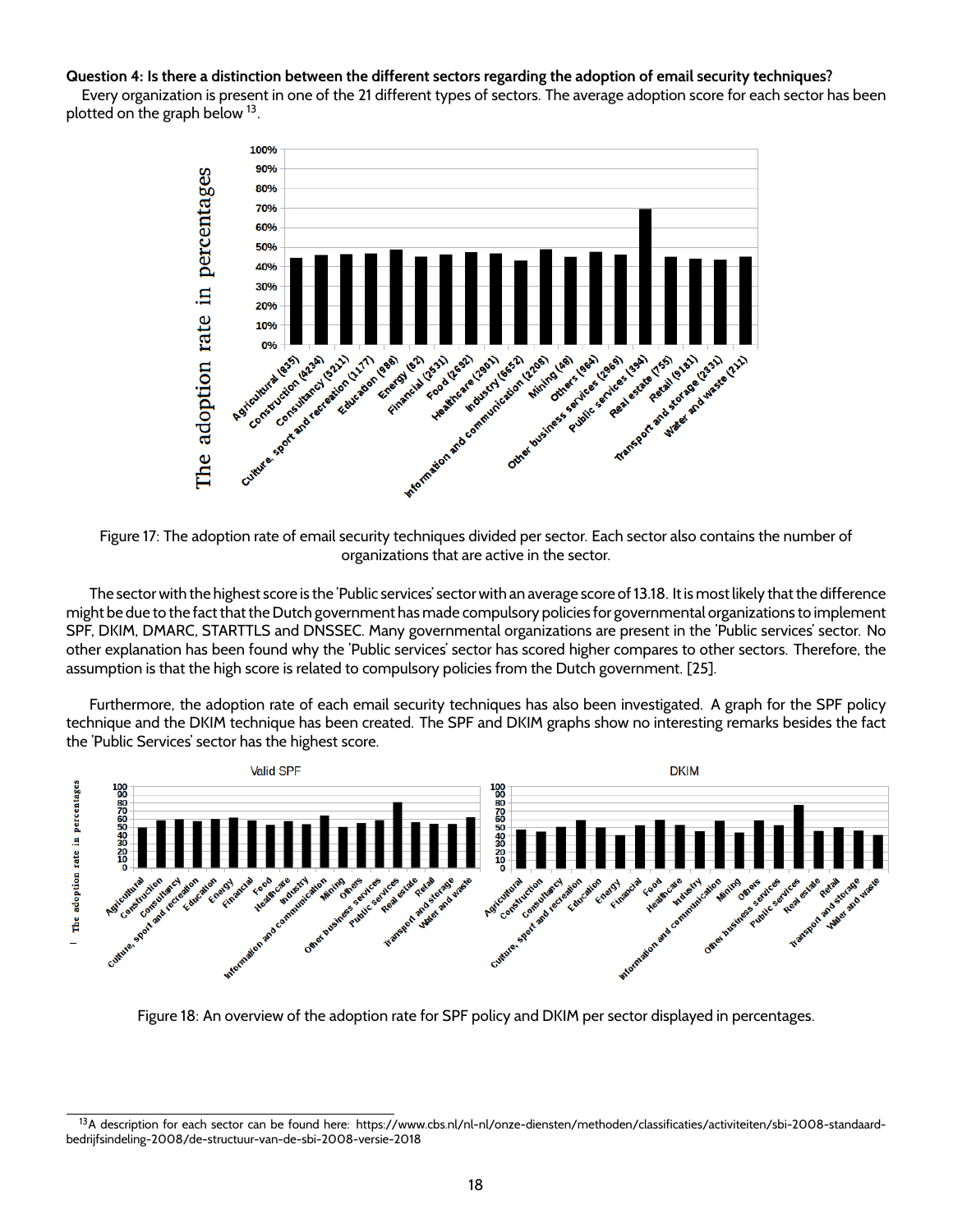A graph for DMARC and DANE was also created. The DMARC graph clearly shows that organizations in the 'Public Services' sector have the highest score. However, the adoption rate for the 'Public Services' sector is still less than 20 %. The DANE graph shows that no organization in the mining sector has properly adopted DANE.



Figure 19: An overview of the adoption rate for DMARC policy and DANE per sector displayed in percentages

The graphs for DNSSEC and STARTTLS are displayed below. Note, that only organizations that have properly adopted DNSSEC and STARTTLS are displayed in the graphs. For example, if DNSSEC didn't contain a signed MX record, the organization is not considered to have properly adopted DNSSEC and therefore hasn't been added to the graph. Just like the previous graphs, the 'Public Services' sector has the highest score for DNSSEC. However, two other sectors have a higher score regarding the STARTTLS graph, which are the 'Education' sector and the 'Information and Communication' sector. No explanation has been found why the 'Education' sector and the 'Information and Communication' sector have a high score.



Figure 20: An overview of the adoption rate for DNSSEC and STARTTLS per sector displayed in percentages

### **4.1 Interesting findings**

Some interesting findings have been found during the analysis of the results. The findings that are listed below are decuded from the results of the experiments. This paragraph briefly discusses these findings:

- 1. The top 1000 organizations with the most employees score an average of 9,30 of a total of 19 points. That is 3,37 % higher compared to the average score of all the organizations.
- 2. The Amsterdam Exchange Index (AEX) index is one of the most important indicator of the Dutch stock market. Organizations that are present in the AEX index score an average of 10,32. That is 8,34% higher compared to the average score of all the organizations.
- 3. The list of results only contains 4 organizations that didn't pass the 'TLS trusted certificate' check but did contain a valid DANE record along with a valid DNSSEC MX record.
- 4. The subsector that has the lowest score is the 'Manufacture of aircraft parts' subsector with an average score of 3,2. Interestingly, some of the organizations have contracts with the Dutch Military.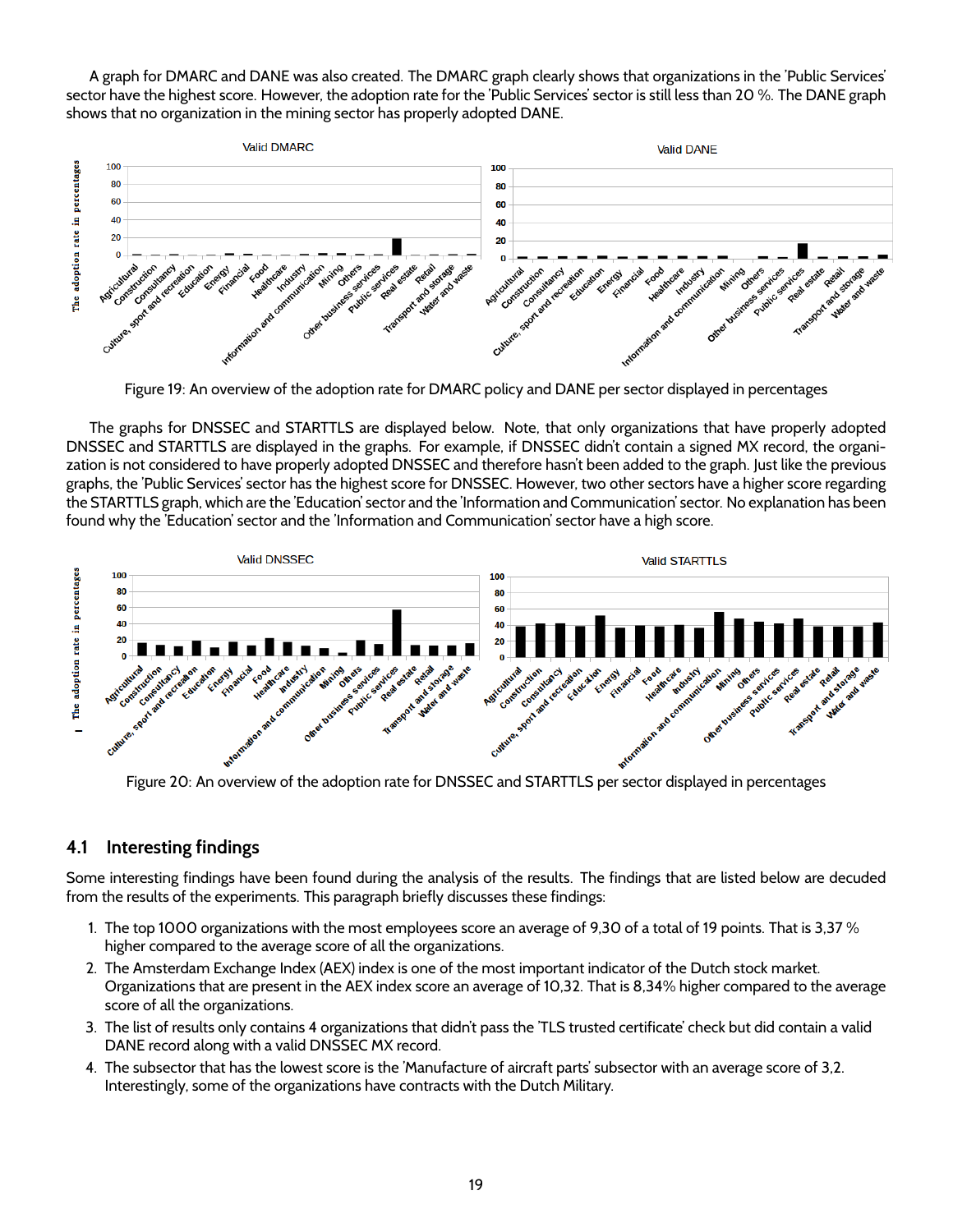# **5 Discussion and Conclusion**

This chapter discusses the results, conclusion and the future work.

### **5.1 Discussion**

We have already briefly discussed some remarks about the research in previous chapters. This section will discuss the complete project along with the remarks about the results.

### **Remarks about the results:**

There are a few remarks regarding the results. The list of the remarks is displayed below.

- 1. 8 of the 19 parameters that were checked are related to STARTTLS. This means that when an organization has adopted every technique except STARTTLS, it only get 11 points.
- 2. There might be only a few organizations present in a municipality and therefore strongly influence the average score for the municipality.
- 3. The 'Public services' sector has scored higher compared to other sectors. The assumption is that the high score is related to compulsory policies from the Dutch government because many governmental organizations are present in the 'Public services' sector.

# **5.2 Conclusion**

This research investigated which and how many email security techniques have been adopted by organizations within the Netherlands. A list of Dutch organizations with more than 10 employees (in total 46.650 unique organizations) has been created and we defined 19 different parameters that were checked during the experiment. Next, we used the tool from 'internet.nl' to check whether or not these email security techniques have been adopted.

Based on the results it turned out that an organization has on average adopted 8,66 of the total of 19 parameters. This means that email servers from Dutch organizations have adopted less than 50 % of the email security techniques that have been defined by the Dutch government. We didn't find a relation between the the size of an organization or the geographical location in term of the adoption rate. However, we did find a relation between the type of sector. The 'Public Services' sector has the highest score with an average score of 13,18. We assume that the high score is related to compulsory policies for governmental organizations because many governmental organizations are present in the 'Public services' sector.

# **5.3 Future Work**

First of all, we propose to investigate whether or not there is a distinction between hosting providers. Some hosting providers might have adopted fewer email security techniques compared to other hosting providers. Therefore, additional research has to be done. Secondly, we propose to create data-set of Dutch organizations that is more up-to-date. Thirdly, new organizations will also be measured. Furthermore, we propose to repeat the experiments in the future to determine if the adoption rate has been increased. For example, we advise repeating the experiment periodically.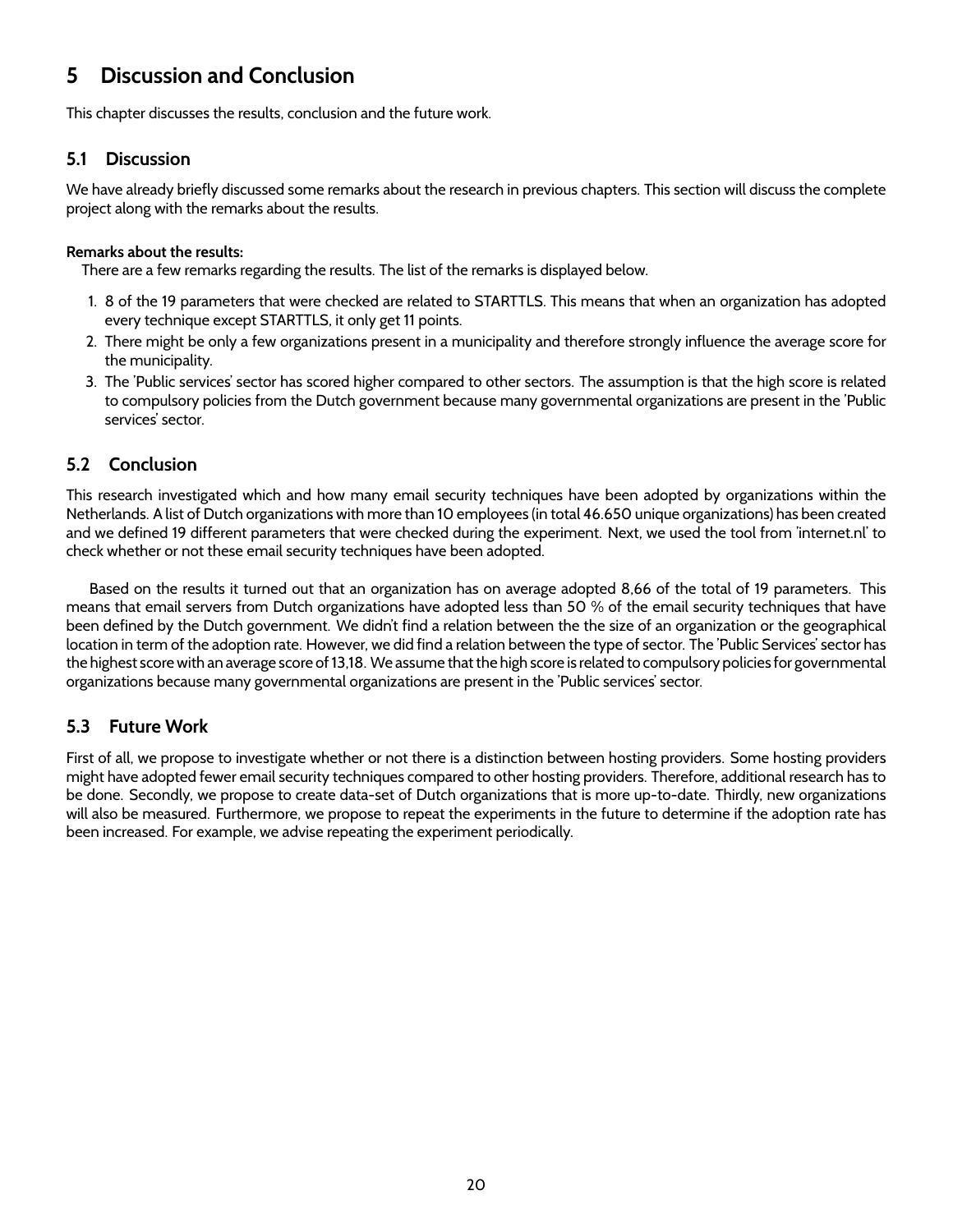# **References**

- [1] Bart knubben, forum standaardisatie, lijst open standaarden, jun 2012. https://www.forumstandaardisatie.nl/openstandaarden/lijst/verplicht?f
- [2] Centraal bureau voor de statistiek, standaard bedrijfsindeling 2008, version 2018, jan 2018. https://www.cbs.nl/- /media/pdf /2018/17/sbi − 2008 − versie − 2018.pdf.
- [3] Centraal bureau voor de statistiek, statsline, bedrijven bedrijfsgrootte en rechtsvorm, 22 january 2018. http://statline.cbs.nl/StatWeb/publication/?DM=SLNLPA=81588ned.
- [4] cloudflare, how dnssec works, cloudflare, may 2018. https://www.cloudflare.com/dns/dnssec/how-dnssec-works/.
- [5] D. crocker, domainkeys identified mail (dkim), jan 2018. http://www.dkim.org/info/DKIM-teaser-03.pdf.
- [6] Dmarc one year later, terry zink: Security talk, december 3, 2015. https://blogs.msdn.microsoft.com/tzink/2015/12/03/dmarcone-year-later-and-what-have-we-learned.
- [7] Dmarc.org, overview, jan 2018. https://dmarc.org/overview/.
- [8] Dovecot, mailserveroverview, dec 2012. https://wiki.dovecot.org/MailServerOverview.
- [9] E. zwicky, ed. yahoo, domain-based message authentication, request for comments: 7489, mar 2015. https://tools.ietf.org/html/rfc7489.
- [10] An empirical analysis of email delivery security,zakir durumericâ david adrianâ ariana mirianâ james kastenâ elie burszteinâ nicolas lidzborskiâ kurt thomasâ vijay erantiâ michael baileyA j. alex halderman, 2015. http://delivery.acm.org/10.1145/2820000/2815695/p27durumeric.pdf?ip=94.208.121.70id=2815695acc=OAkey=4D4702B0C3E38B35
- [11] European union agency for network and information security (enisa), certificate authorities the weak link of internet security, sep 2016. https://www.enisa.europa.eu/publications/info-notes/certificate-authorities-the-weak-link-of-internetsecurity.
- [12] fastmail, ssl vs tls vs starttls, 2018. https://www.fastmail.com/help/technical/ssltlsstarttls.htm.
- [13] geopy, geopyâs documentation, version 2018, jan 2018. https://geopy.readthedocs.io/en/stable/.
- [14] Govcert.nl, frauduleus uitgegeven beveiligingscertificaat ontdekt, factsheet fs 2011-06, sep 2011. https://geopy.readthedocs.io/en/stable/.
- [15] Improving email security, richard c, 15 sep 2017. https://www.ncsc.gov.uk/blog-post/improving-email-security.
- [16] Internet engineering task force (ietf), rfc 6376, domainkeys identified mail (dkim) signatures, sep 2011. https://tools.ietf.org/html/rfc6376.
- [17] Internet engineering task force (ietf), rfc 7208 sender policy framework (spf) for authorizing use of domains in email, version 1 ,2014. https://tools.ietf.org/html/rfc7208.
- [18] Internet-wide efforts to fight email phishing are working, elie bursztein and vijay eranti, 6 december 2013. security.googleblog.com/2013/12/internet-wide-efforts-to-fight-email.html.
- [19] Internet-wide efforts to fight email phishing are working, google security blog, december 6, 2013. https://security.googleblog.com/2013/12/internet-wide-efforts-to-fight-email.html.
- [20] Internet.nl now also checks strictness anti-mail-spoofing standards, internet.nl, january 9, 2018. https://internet.nl/about/.
- [21] Julian mehnle, openspf,sender policy framework, modifier/redirect, feb 2009. http://www.openspf.org/Modifier/redirect.
- [22] Kamer van koophandel, nummers in het handelsregister, may 2018. https://www.kvk.nl/over-de-kvk/over-hethandelsregister/wat-staat-er-in-het-handelsregister/nummers-in-het-handelsregister/.
- [23] Mozilla included ca certificate list, certificate authorities mozilla, june 2018. https://ccadbpublic.secure.force.com/mozilla/IncludedCACertificateReport.